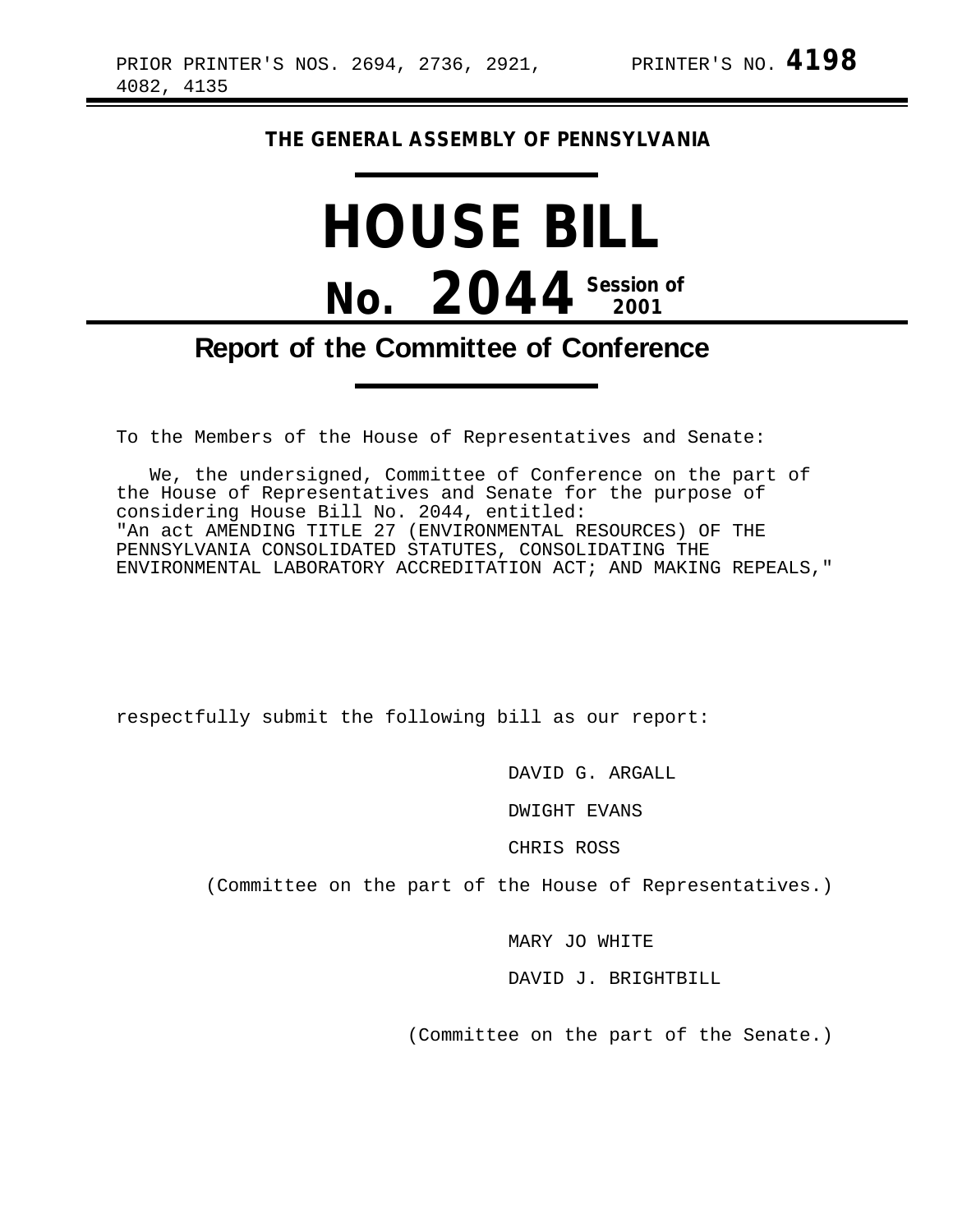\*\*\*This page intentionally left blank\*\*\*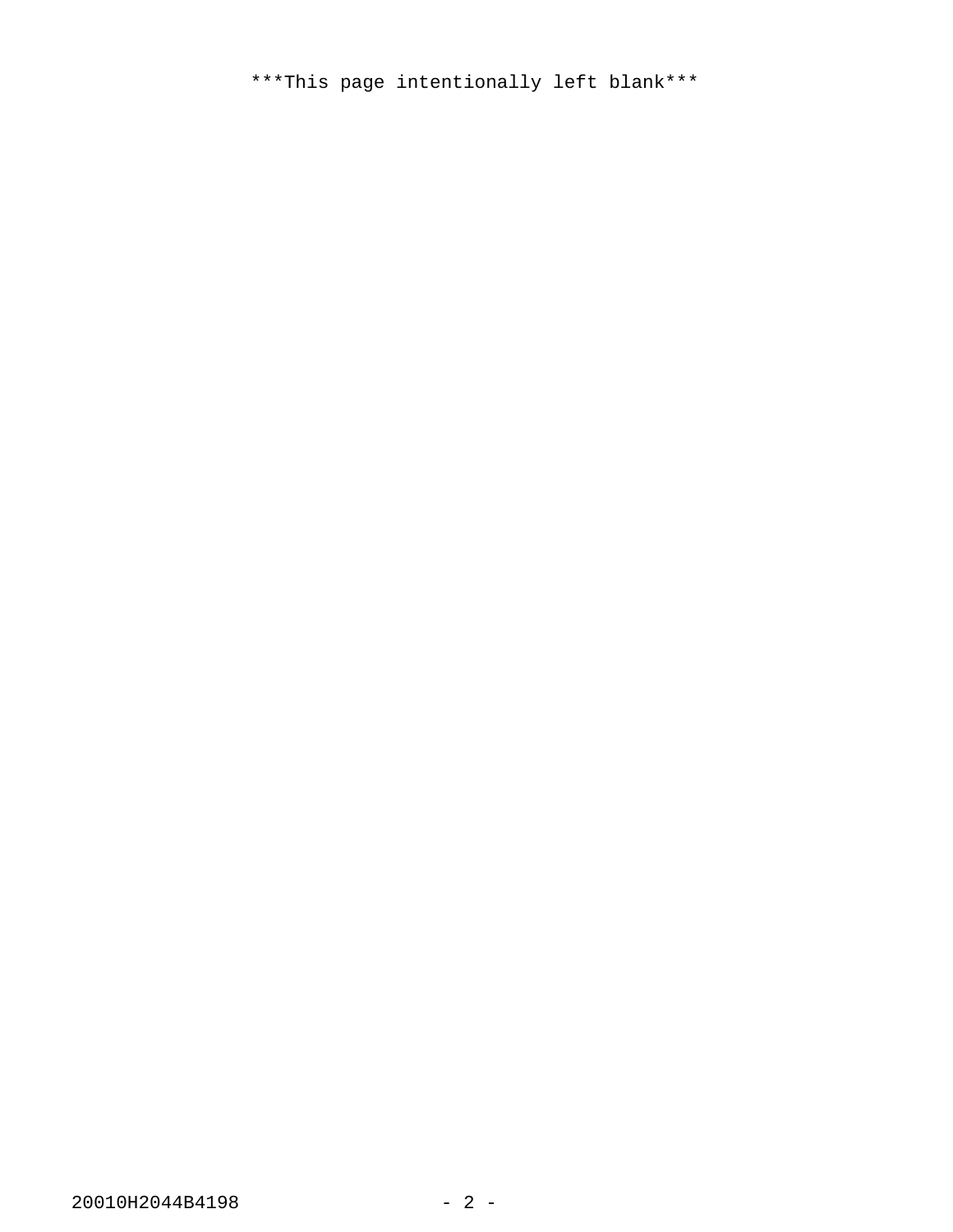## AN ACT

| $\mathbf 1$<br>$\sqrt{2}$<br>3<br>$\overline{4}$<br>5<br>$\epsilon$<br>$\overline{7}$<br>$\,8\,$<br>9 |       | Amending Title 27 (Environmental Resources) of the Pennsylvania<br>Consolidated Statutes, consolidating the Environmental<br>Laboratory Accreditation Act; providing for whistleblower<br>protection; establishing a waste transportation safety<br>program, the Waste Transportation Safety Account and a<br>disposal fee for municipal waste landfills; providing for<br>deposit of the disposal fee, for surcharge and for allocation<br>from Environmental Stewardship Fund; imposing penalties; and<br>making repeals. |
|-------------------------------------------------------------------------------------------------------|-------|-----------------------------------------------------------------------------------------------------------------------------------------------------------------------------------------------------------------------------------------------------------------------------------------------------------------------------------------------------------------------------------------------------------------------------------------------------------------------------------------------------------------------------|
| 10                                                                                                    |       | The General Assembly of the Commonwealth of Pennsylvania                                                                                                                                                                                                                                                                                                                                                                                                                                                                    |
| 11                                                                                                    |       | hereby enacts as follows:                                                                                                                                                                                                                                                                                                                                                                                                                                                                                                   |
| 12                                                                                                    |       | Section 1. Part IV heading of Title 27 of the Pennsylvania                                                                                                                                                                                                                                                                                                                                                                                                                                                                  |
| 13                                                                                                    |       | Consolidated Statutes is amended and the part is amended by                                                                                                                                                                                                                                                                                                                                                                                                                                                                 |
| 14                                                                                                    |       | adding a chapter to read:                                                                                                                                                                                                                                                                                                                                                                                                                                                                                                   |
| 15                                                                                                    |       | PART IV                                                                                                                                                                                                                                                                                                                                                                                                                                                                                                                     |
| 16                                                                                                    |       | ENVIRONMENTAL PROTECTION                                                                                                                                                                                                                                                                                                                                                                                                                                                                                                    |
| 17                                                                                                    |       | [(Reserved)]                                                                                                                                                                                                                                                                                                                                                                                                                                                                                                                |
| 18                                                                                                    |       | CHAPTER 41                                                                                                                                                                                                                                                                                                                                                                                                                                                                                                                  |
| 19                                                                                                    |       | ENVIRONMENTAL LABORATORY ACCREDITATION                                                                                                                                                                                                                                                                                                                                                                                                                                                                                      |
| 20                                                                                                    | Sec.  |                                                                                                                                                                                                                                                                                                                                                                                                                                                                                                                             |
| 21                                                                                                    |       | 4101. Scope of chapter.                                                                                                                                                                                                                                                                                                                                                                                                                                                                                                     |
| 22                                                                                                    |       | 4102. Definitions.                                                                                                                                                                                                                                                                                                                                                                                                                                                                                                          |
| 23                                                                                                    |       | 4103. Establishment of program.                                                                                                                                                                                                                                                                                                                                                                                                                                                                                             |
| 24                                                                                                    | 4104. | Powers and duties.                                                                                                                                                                                                                                                                                                                                                                                                                                                                                                          |
| 25                                                                                                    | 4105. | Powers and duties of Environmental Quality Board.                                                                                                                                                                                                                                                                                                                                                                                                                                                                           |
| 26                                                                                                    | 4106. | Requirements of certificate of accreditation.                                                                                                                                                                                                                                                                                                                                                                                                                                                                               |
| 27                                                                                                    | 4107. | Interim requirements.                                                                                                                                                                                                                                                                                                                                                                                                                                                                                                       |
| 28                                                                                                    | 4108. | Advisory committee.                                                                                                                                                                                                                                                                                                                                                                                                                                                                                                         |
| 29                                                                                                    | 4109. | Unlawful conduct.                                                                                                                                                                                                                                                                                                                                                                                                                                                                                                           |
| 30                                                                                                    | 4110. | Penalties.                                                                                                                                                                                                                                                                                                                                                                                                                                                                                                                  |
| 31                                                                                                    | 4111. | Records.                                                                                                                                                                                                                                                                                                                                                                                                                                                                                                                    |
| 32                                                                                                    | 4112. | Whistleblower protection.                                                                                                                                                                                                                                                                                                                                                                                                                                                                                                   |
| 33                                                                                                    | 4113. | Continuation of existing rules and regulations.                                                                                                                                                                                                                                                                                                                                                                                                                                                                             |
|                                                                                                       |       |                                                                                                                                                                                                                                                                                                                                                                                                                                                                                                                             |

20010H2044B4198 - 3 -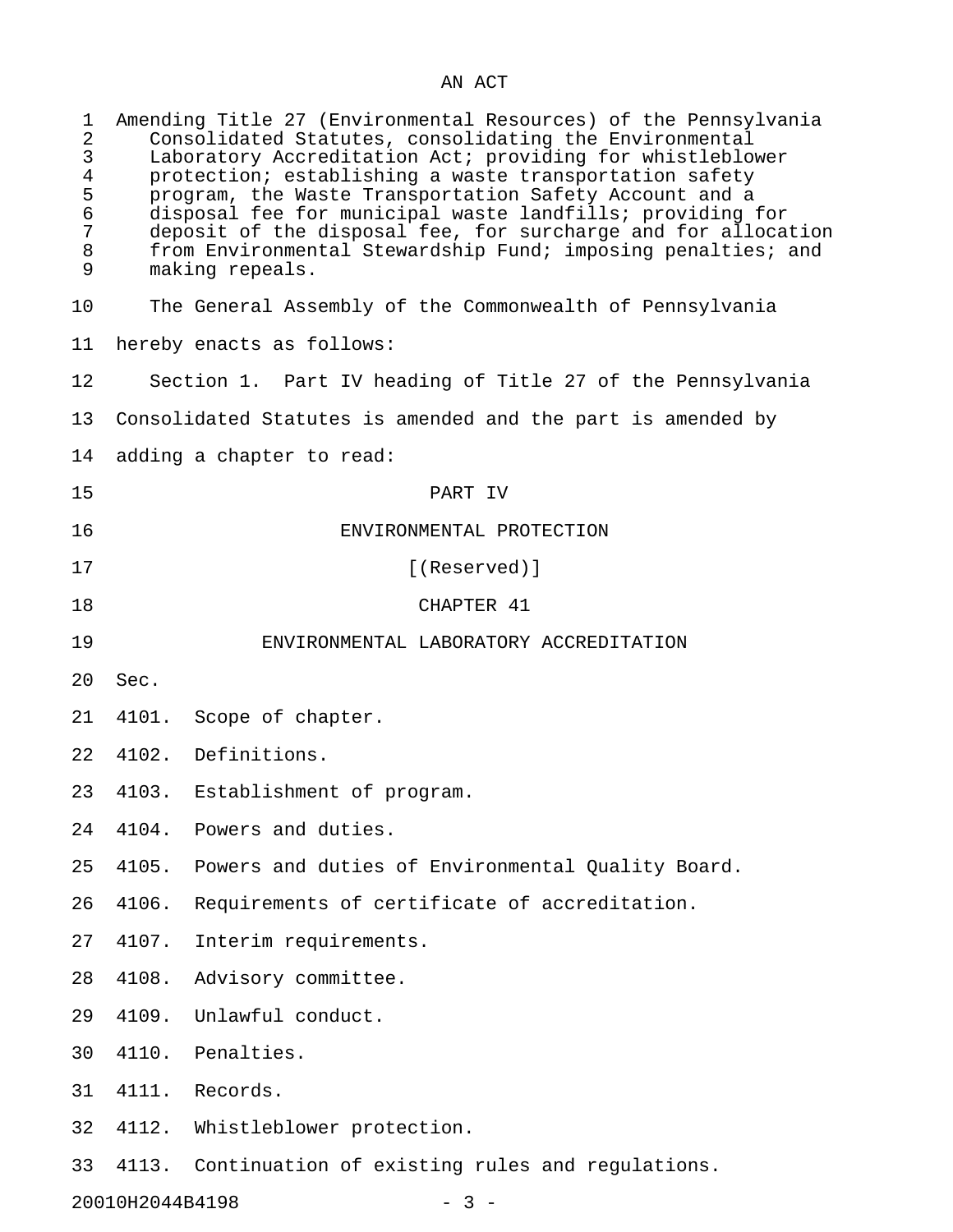1 § 4101. Scope of chapter.

2 This chapter deals with environmental laboratory 3 accreditation.

4 § 4102. Definitions.

5 The following words and phrases when used in this chapter 6 shall have the meanings given to them in this section unless the 7 context clearly indicates otherwise:

8 "Accreditation." A determination by the Department of 9 Environmental Protection that an environmental laboratory is 10 capable of performing one or more classes of testing or analysis 11 of environmental samples in accordance with this chapter. 12 "Certificate of accreditation." A document issued by the 13 Department of Environmental Protection certifying that an 14 environmental laboratory has met standards for accreditation. 15 "Department." The Department of Environmental Protection of 16 the Commonwealth.

17 "Environmental Hearing Board." The board established under 18 the act of July 13, 1988 (P.L.530, No.94), known as the 19 Environmental Hearing Board Act.

20 "Environmental laboratory." A facility engaged in the 21 testing or analysis of environmental samples.

22 "Environmental Quality Board." The board established under 23 section 1920-A of the act of April 9, 1929 (P.L.177, No.175), 24 known as The Administrative Code of 1929.

25 "Environmental sample." A solid, liquid, gas or other 26 specimen taken for the purpose of testing or analysis as 27 required by an environmental statute.

28 "Environmental statute." A statute administered by the 29 Department of Environmental Protection relating to the 30 protection of the environment or of public health, safety and 20010H2044B4198 - 4 -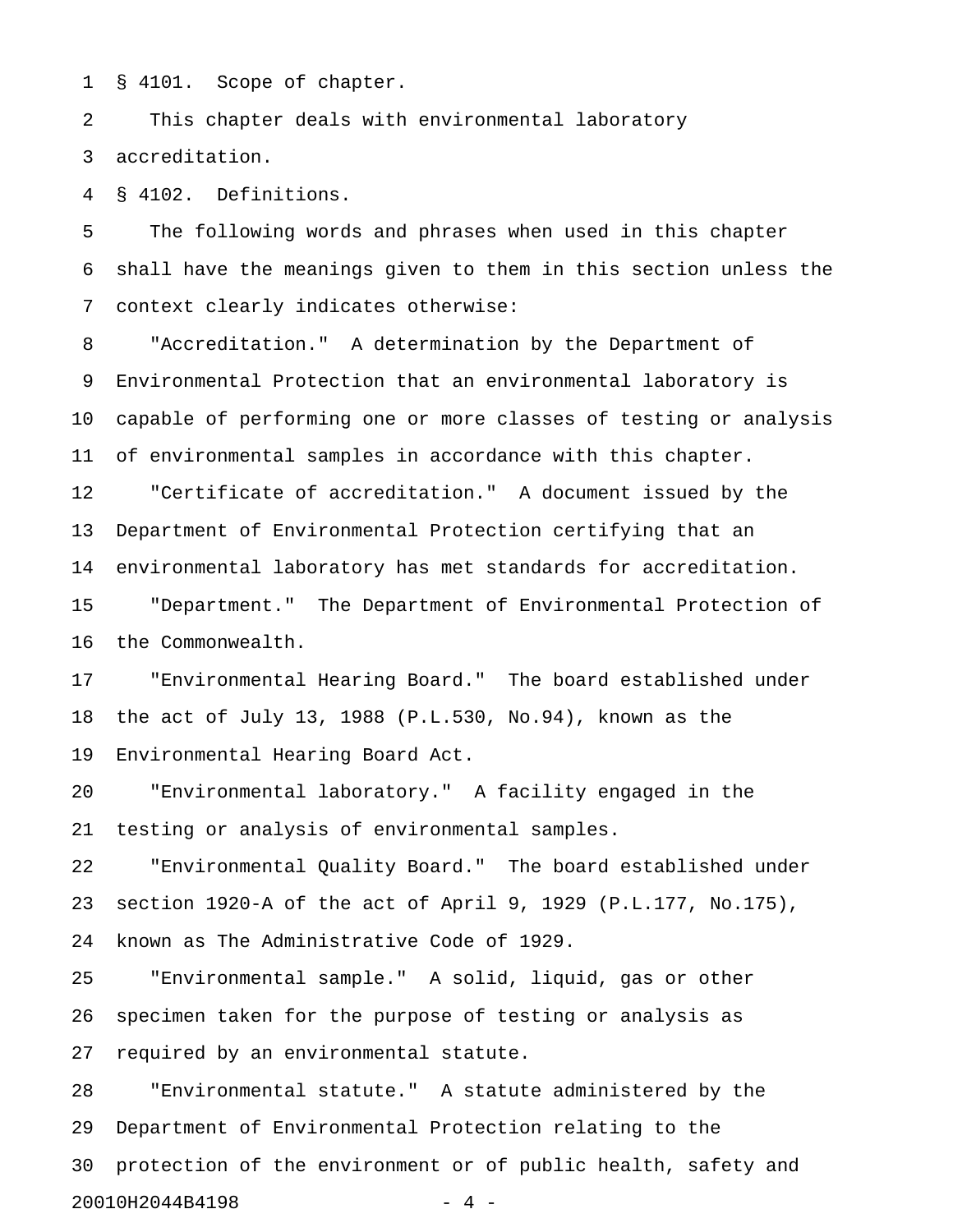1 welfare.

2 "Laboratory supervisor." A technical supervisor of an 3 environmental laboratory who supervises laboratory procedures 4 and reporting of analytical data.

5 "NELAC." The National Environmental Laboratory Accreditation 6 Conference.

7 "NELAP." The National Environmental Laboratory Accreditation 8 Program.

9 "Secretary." The Secretary of Environmental Protection of 10 the Commonwealth.

11 § 4103. Establishment of program.

12 (a) Establishment.--The department shall establish an 13 accreditation program for environmental laboratories.

14 (b) Accreditation.--An environmental laboratory must be 15 accredited under this chapter and be in compliance with all the 16 provisions of this chapter in order to generate data or perform 17 analyses to be used to comply with an environmental statute. 18 (c) Testing and analysis.--All testing and analysis 19 requirements of an environmental statute shall be performed by 20 an environmental laboratory accredited under this chapter. 21 Testing and analysis shall be performed in accordance with the 22 requirements of this chapter, the environmental statutes and any

23 conditions imposed by the department.

24 § 4104. Powers and duties.

25 The department shall have the following powers and duties: 26 (1) Establish, administer and enforce an environmental 27 laboratory accreditation program which shall include 28 accreditation standards necessary for a State certification 29 program. The program shall also include a NELAP accreditation 30 program for those laboratories seeking this certification. 20010H2044B4198 - 5 -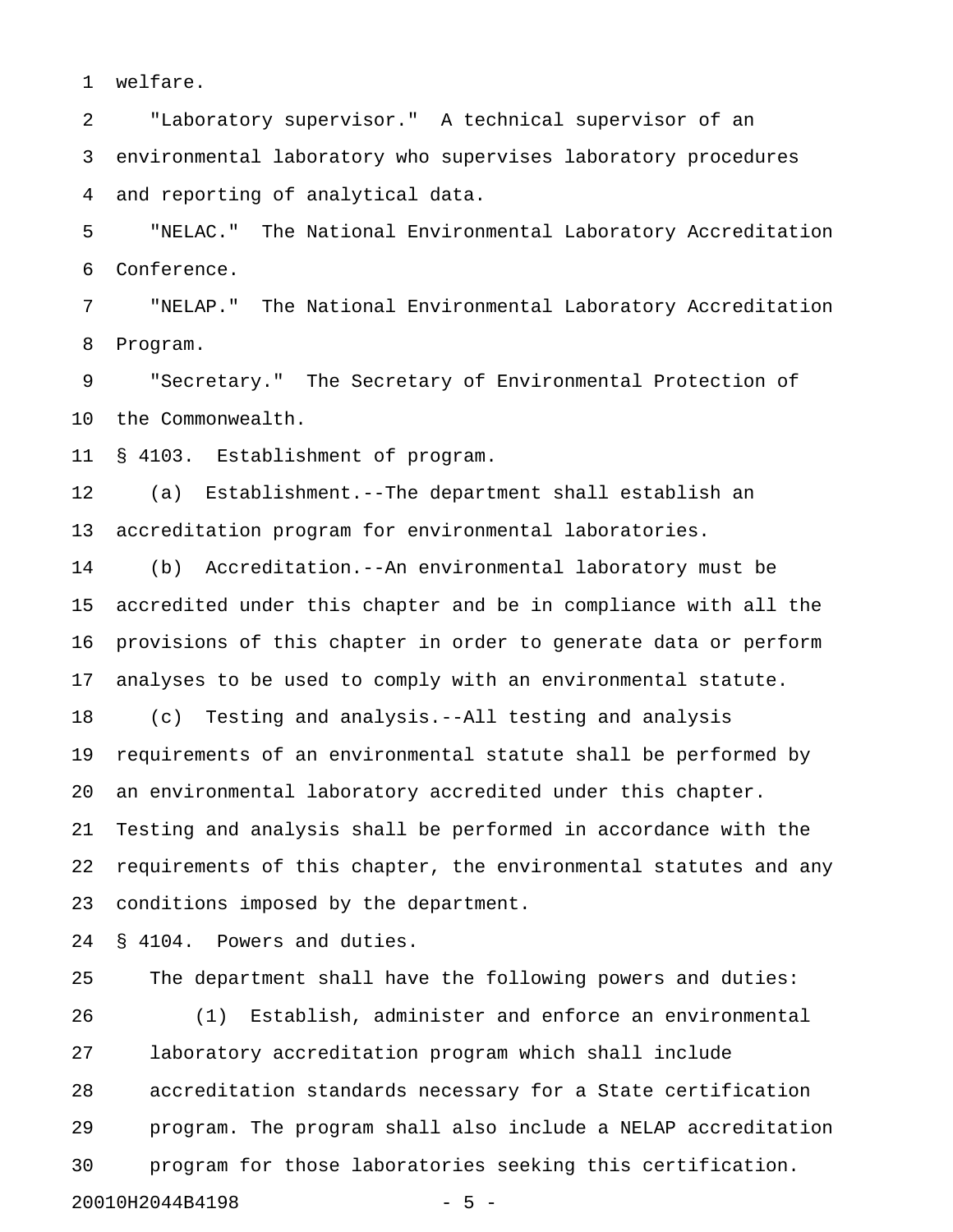1 The program may also include any other specific broad-based 2 Federal or State accreditation program for certification.

3 (2) Issue, renew, deny, revoke, suspend or modify 4 certificates of accreditation to environmental laboratories 5 in accordance with regulations adopted by the Environmental 6 Quality Board.

7 (3) Impose terms or conditions on accreditation as 8 necessary to implement and enforce this chapter.

9 (4) Conduct inspections and tests or samplings, 10 including the examination and copying of records and data 11 pertinent to a matter under investigation. Duly authorized 12 agents and employees of the department may at reasonable 13 times enter and examine property, facilities, operations and 14 activities subject to regulation under this chapter.

15 (5) Issue orders and initiate proceedings as necessary 16 to implement and enforce this chapter.

17 (6) Require a fee for the processing of an application 18 for a certificate of accreditation, including the issuance, 19 renewal, modification or other action relating to the 20 certificate, in an amount sufficient to pay the department's 21 cost of implementing and administering the accreditation 22 program.

23 (7) Provide technical assistance and advice to persons 24 and environmental laboratories subject to this chapter.

25 (8) Contract with third parties to inspect and monitor 26 environmental laboratories.

27 (9) Cooperate with appropriate Federal, State, 28 interstate and local government units and private 29 organizations to implement this chapter.

30 (10) Allow the use of experimental procedures on a case-20010H2044B4198 - 6 -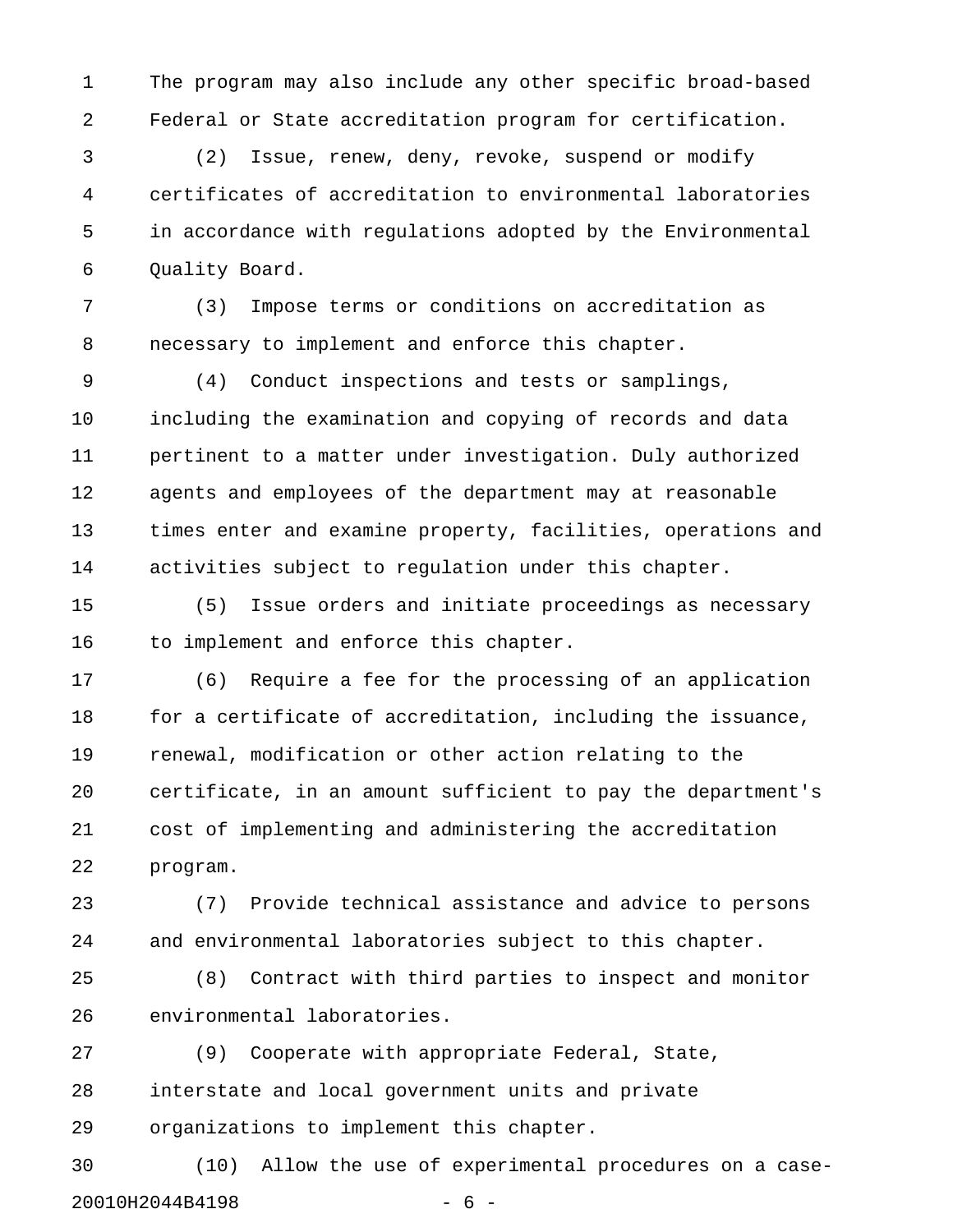1 by-case basis to satisfy the testing or analysis requirements 2 established under an environmental statute.

3 (11) Seek approval as an accrediting authority from 4 NELAP.

5 § 4105. Powers and duties of Environmental Quality Board.

6 (a) General rule.--The Environmental Quality Board shall 7 adopt regulations as necessary to implement this chapter, to 8 include the establishment of:

9 (1) Testing or analysis to be conducted by an 10 environmental laboratory.

11 (2) Allowable fees for environmental laboratories.

12 (3) Requirements for education, training and experience 13 of laboratory supervisors.

14 (4) Criteria and procedures to be used by the department 15 to accredit environmental laboratories, which may include 16 proficiency test samples and onsite audits.

17 (b) Accreditation.--An environmental laboratory shall be 18 accredited pursuant to this chapter and in compliance with the 19 provisions of this chapter in order to generate the data and 20 perform analysis to be used to comply with an environmental 21 statute.

22 (c) General certificate program.--The Environmental Quality 23 Board may adopt regulations that establish a general certificate 24 of accreditation program or certificates of accreditation by 25 rule.

26 (d) Unique needs.--To the extent possible, the Environmental 27 Quality Board shall establish requirements and procedures that 28 address the unique needs of small businesses, municipalities, 29 municipal authorities and in-house laboratories.

30 § 4106. Requirements of certificate of accreditation.

20010H2044B4198 - 7 -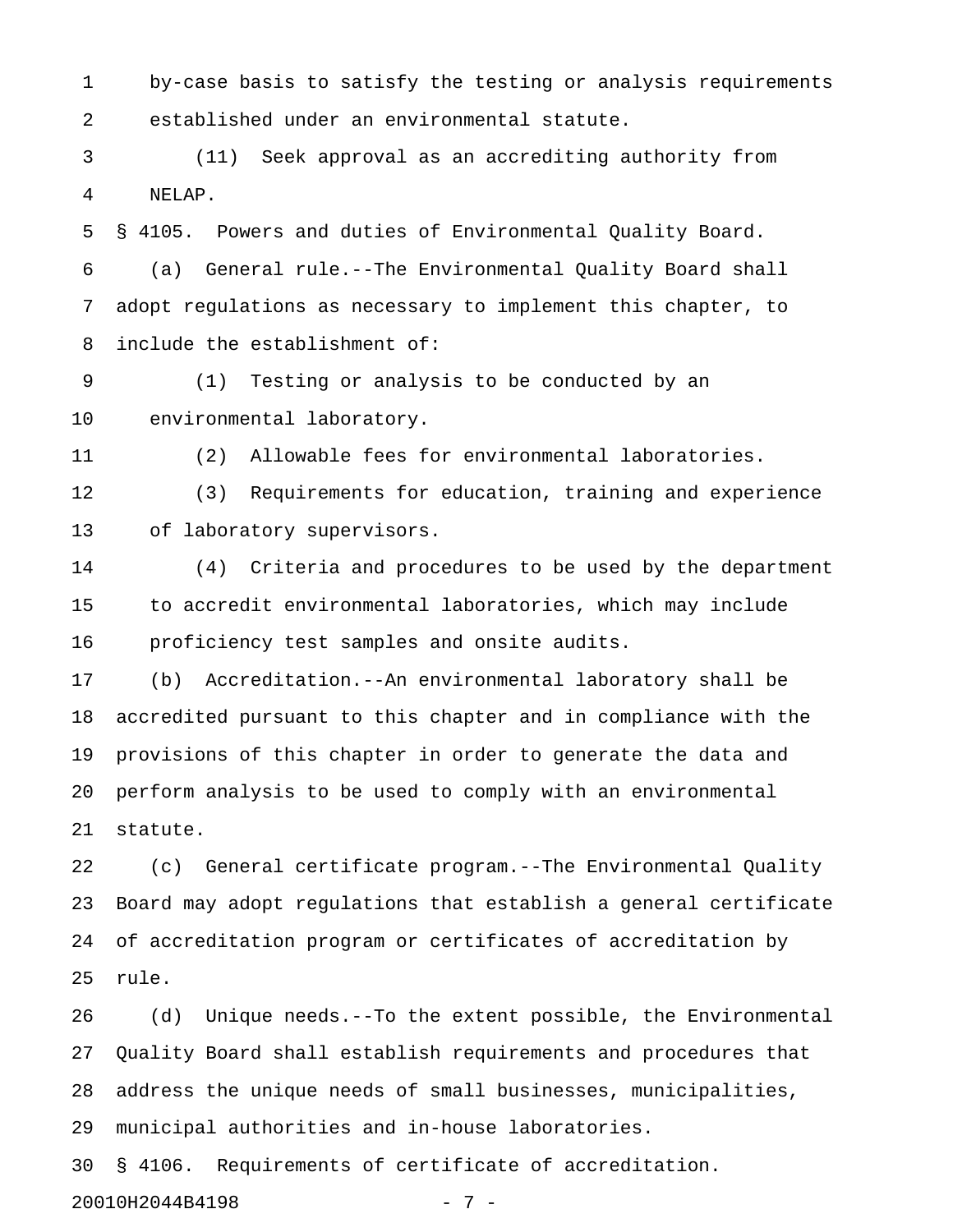1 (a) Forms.--Applications, certificates and other documents 2 shall be in a form prescribed by the department.

3 (b) General requirements.--An environmental laboratory shall 4 have the staff, management structure, equipment, quality 5 assurance and quality control procedures and recordkeeping 6 procedures necessary to ensure that the environmental laboratory 7 generates valid and accurate test results in accordance with all 8 conditions of accreditation and this chapter.

9 (c) Laboratory supervisor.--Testing, analysis and reporting 10 of data by an accredited laboratory shall be under the direct 11 supervision of a laboratory supervisor. The laboratory 12 supervisor shall certify that each test or analysis is accurate 13 and valid and that the test or analysis was performed in 14 accordance with all conditions of accreditation. The department 15 may disqualify a laboratory supervisor who is responsible for 16 the submission of inaccurate test or analysis results.

17 (d) Access to records and data.--An accredited laboratory 18 shall provide the department with access to inspect records and 19 data maintained under this chapter and to conduct tests and 20 sampling related to inspections.

21 § 4107. Interim requirements.

22 (a) Registration.--All environmental laboratories shall 23 register with the department by October 2, 2002, on a 24 registration form prepared by the department. An environmental 25 laboratory which begins testing or analysis of environmental 26 samples after this date shall register with the department 27 before beginning operations.

28 (b) Time for application.--All environmental laboratories 29 shall apply for accreditation within six months after the 30 Environmental Quality Board establishes an accreditation 20010H2044B4198 - 8 -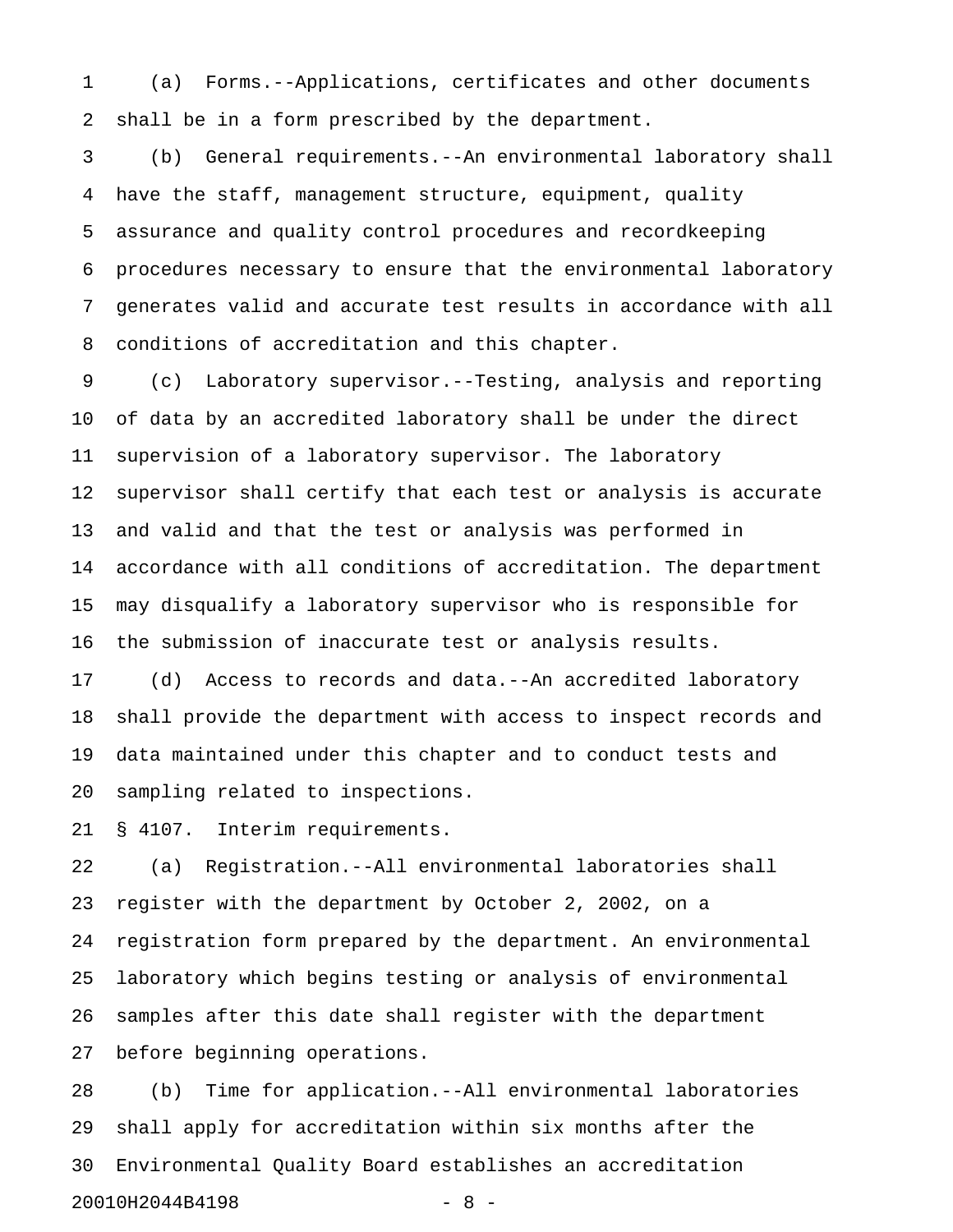1 requirement by regulation for a type of laboratory. The 2 submission of an application shall provide interim authorization 3 to continue operations until the department takes final action 4 on the application.

5 (c) NELAP accreditation.--An environmental laboratory may 6 apply to the department for NELAP accreditation after the 7 department is approved as an accrediting authority by NELAP. The 8 department may grant NELAP accreditation to a laboratory that 9 meets the requirements of this chapter and the most current 10 version of the NELAC standards that are hereby incorporated by 11 reference.

12 (d) Temporary fees.--Until regulations are promulgated under 13 this chapter, the following fees shall be charged:

14 (1) Five thousand dollars for the processing of an 15 application for NELAP accreditation.

16 (2) Fifty dollars for the processing of an application 17 for registration.

18 § 4108. Advisory committee.

19 The secretary shall appoint a Laboratory Accreditation 20 Advisory Committee to provide technical assistance under this 21 chapter. The committee shall consist of 11 members, including 22 the following:

23 (1) One representative of a municipal authority.

24 (2) One representative from a commercial environmental 25 laboratory.

26 (3) One representative from an industrial environmental 27 laboratory.

28 (4) One representative from an academic laboratory. 29 (5) One representative from a small environmental 30 laboratory.

20010H2044B4198 - 9 -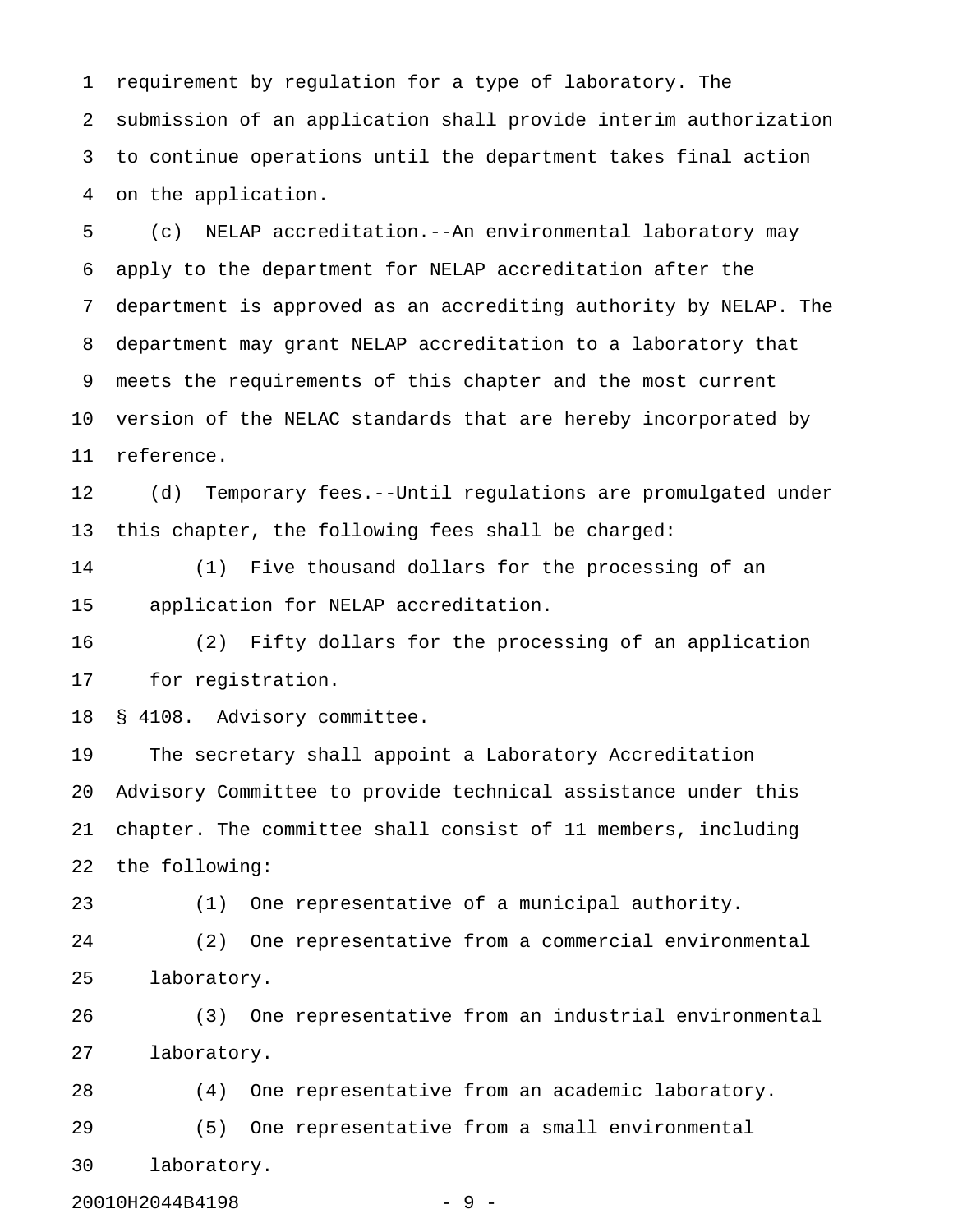1 (6) One environmental engineer.

2 (7) One member of an association of community water 3 supply systems.

4 (8) One member of an association of wastewater systems. 5 (9) One member with technical expertise in the testing 6 and analysis of environmental samples.

7 (10) Two members of the general public.

8 § 4109. Unlawful conduct.

9 (a) General rule.--It shall be unlawful for a person to 10 violate or to cause or assist in the violation of this chapter, 11 to fail to comply with an order or condition of accreditation 12 within the time specified by the department or to hinder, 13 obstruct, prevent or interfere with the department in the 14 performance of its duties under this chapter.

15 (b) Refusal of accreditation.--The department may refuse to 16 issue a certificate of accreditation to an environmental 17 laboratory which has demonstrated a lack of intention or ability 18 to comply with this chapter or engaged in unlawful conduct or 19 which has an employee, officer, contractor, agent or other 20 person set forth in regulation who has engaged in unlawful 21 activity under this chapter unless the applicant demonstrates to 22 the satisfaction of the department that the unlawful conduct is 23 being or has been corrected.

24 (c) Denial of access.--It shall be unlawful for an 25 accredited laboratory or other person subject to regulation 26 under this chapter to deny the department access to make 27 inspections and conduct tests or sampling, including the 28 examination and copying of books, papers, records and data 29 pertinent to any matter under investigation pursuant to this 30 chapter. Failure to provide the department with access shall 20010H2044B4198 - 10 -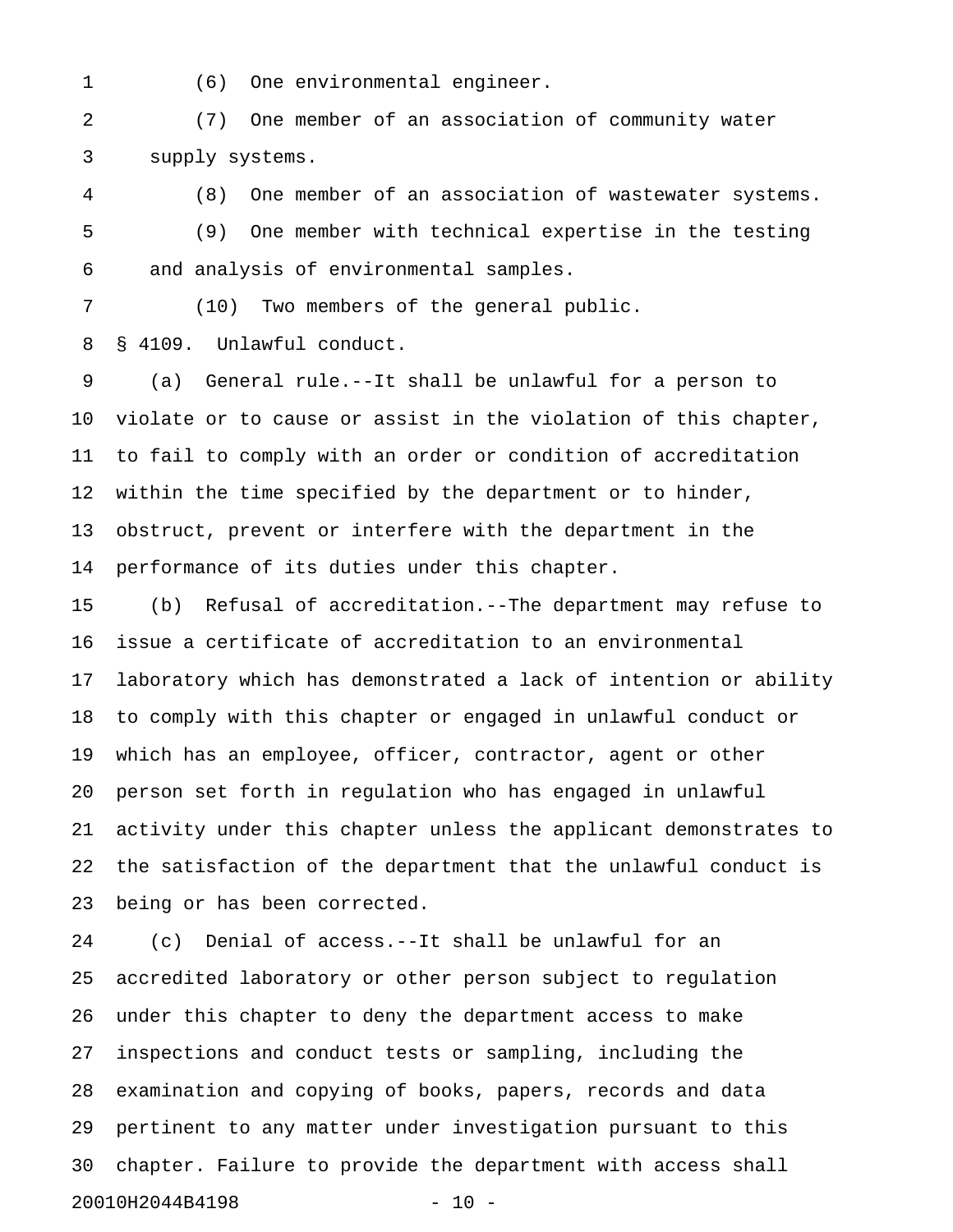1 result in the immediate suspension of any accreditation of the 2 laboratory. Upon notice from the department, the laboratory 3 shall immediately cease testing or analysis of environmental 4 samples. The department may revoke an accreditation for failure 5 to provide the department with access to make inspections and 6 conduct tests or sampling, including the examination and copying 7 of books, papers, records and data pertinent to any matter under 8 investigation pursuant to this chapter.

9 (d) Notice.--The environmental laboratory shall notify each 10 of its customers in writing within 72 hours of receipt of the 11 department's notice if the department suspends or revokes in 12 whole or in part a certificate of accreditation. The notice 13 shall be on a form and in a manner approved by the department. 14 § 4110. Penalties.

15 (a) Criminal penalties.--

16 (1) A person who knowingly, willfully or recklessly 17 misrepresents that a test or an environmental sample is 18 accurate or was performed in accordance with procedures 19 authorized pursuant to this chapter commits a misdemeanor of 20 the third degree and, upon conviction, shall be subject to a 21 fine of not less than \$1,250 nor more than \$12,500 or to 22 imprisonment for a period of not more than one year, or both, 23 for each separate offense.

24 (2) A person who knowingly, willfully or recklessly 25 performs or reports an inaccurate test or analysis of an 26 environmental sample commits a misdemeanor of the third 27 degree and shall, upon conviction, be subject to a fine of 28 not less than \$1,250 nor more than \$12,500 or to imprisonment 29 for a period of not more than one year, or both, for each 30 separate offense.

20010H2044B4198 - 11 -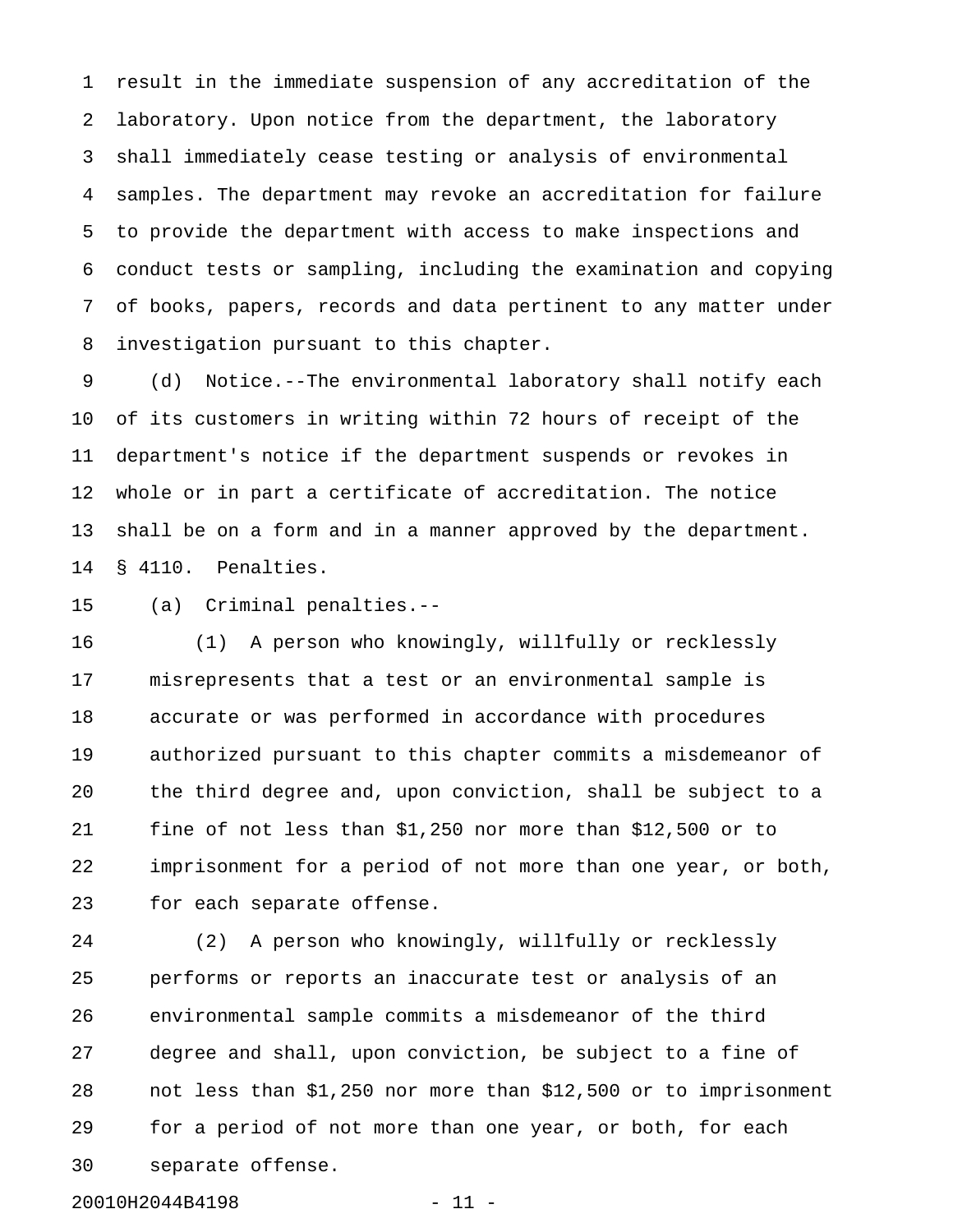1 (3) A person who knowingly, willfully or recklessly 2 misrepresents that an environmental laboratory holds a 3 certificate of accreditation under this chapter commits a 4 misdemeanor of the third degree and shall, upon conviction, 5 be subject to a fine of not less than \$1,250 nor more than 6 \$12,500 or to imprisonment for a period of not more than one 7 year, or both, for each separate offense.

8 (b) Administrative penalties.--

9 (1) In addition to any other remedy available at law or 10 equity, the department may assess an administrative penalty 11 for a violation of this chapter. The penalty may be assessed 12 whether or not the violation was willful or negligent. When 13 determining the amount of the penalty, the department shall 14 consider the willfulness of the violation, the damage or 15 injury or threat of damage or injury to public health or the 16 environment, the costs to the department for investigation 17 and enforcement, the economic benefit of the violation to the 18 person and other related factors. The department shall inform 19 the person of the amount of the penalty. The administrative 20 penalty shall not exceed \$5,000 per day per violation.

21 (2) Every day a violation continues shall be a separate 22 violation.

23 (3) The amount of the penalty assessed after a hearing 24 before the Environmental Hearing Board or after waiver of the 25 right to appeal the assessment shall be payable to the 26 Commonwealth and collectable in any manner provided at law 27 for collection of debts. If any person liable to pay any such 28 penalty neglects or refuses to pay the penalty after demand, 29 the amount of the penalty, together with interest and cost 30 that may accrue, shall constitute a judgment in favor of the 20010H2044B4198 - 12 -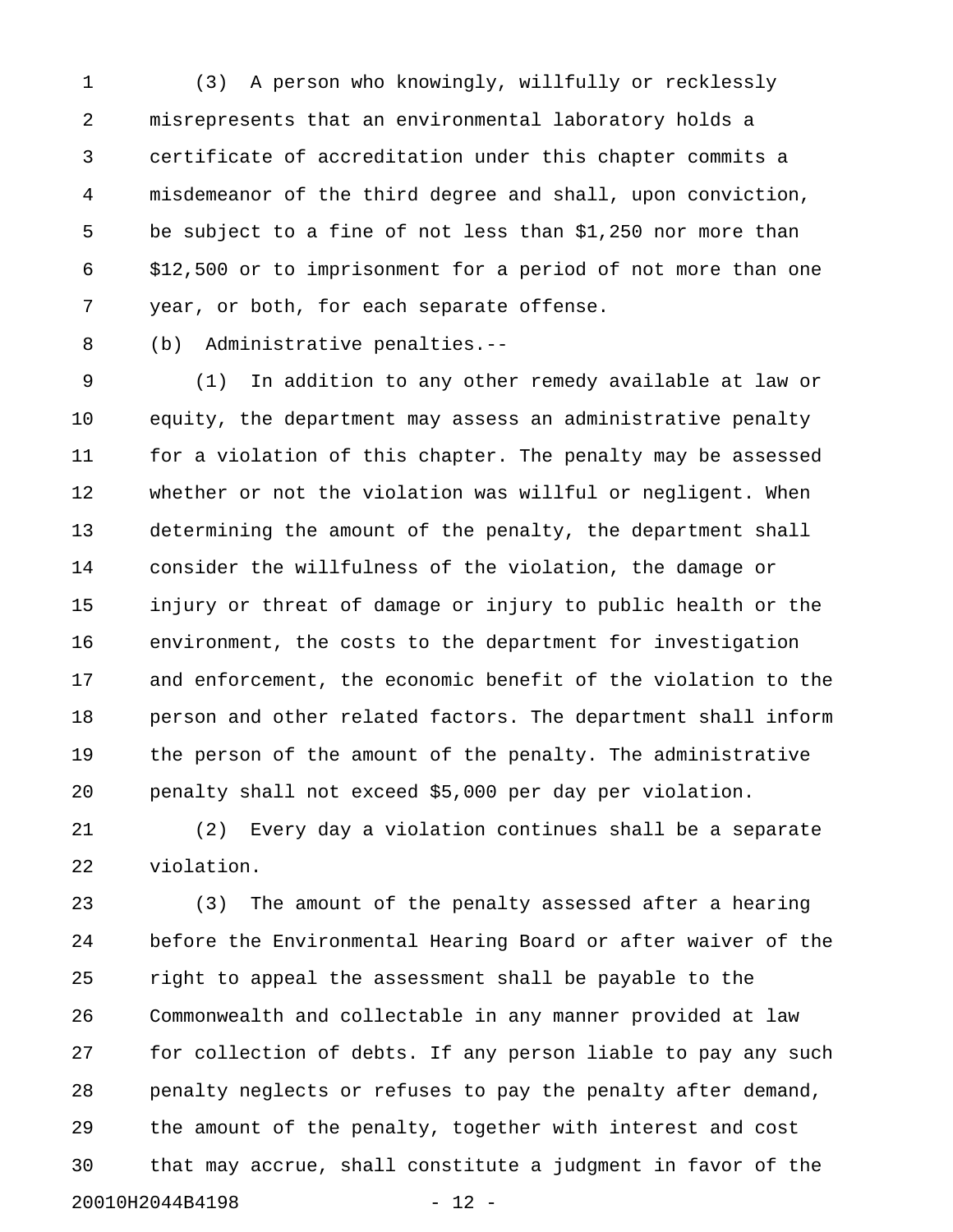1 department upon the property of such person from the date it 2 has been entered and docketed of record by the prothonotary 3 of the county in which the property is situated. The 4 department may at any time transmit to the prothonotaries of 5 any county in which the person holds property certified 6 copies of all such judgments, and it shall be the duty of 7 each prothonotary to enter and docket the judgment of record 8 in his or her office and to index the judgment as judgments 9 are indexed, without requiring the payment of costs by the 10 department.

11 (c) Concurrent penalties.--Penalties and other remedies 12 under this chapter shall be concurrent and shall not prevent the 13 department from exercising any other available remedy at law or 14 equity.

15 (d) Rebuttable presumption.--Failure of an environmental 16 laboratory or laboratory supervisor to maintain adequate records 17 or proficiency test samples as required creates a rebuttable 18 presumption that the test or analysis was not conducted as 19 required.

20 (e) Falsifying results.--It shall be unlawful to falsify the 21 results of testing or analysis of environmental samples or to 22 violate the provisions of 18 Pa.C.S. § 4903 (relating to false 23 swearing) or 4904 (relating to unsworn falsification to 24 authorities) in the context of the submission of the results of 25 testing and analysis of environmental samples under an 26 environmental statute.

27 § 4111. Records.

28 Records required under this chapter shall be maintained for 29 five years unless otherwise specified in regulation.

30 § 4112. Whistleblower protection.

20010H2044B4198 - 13 -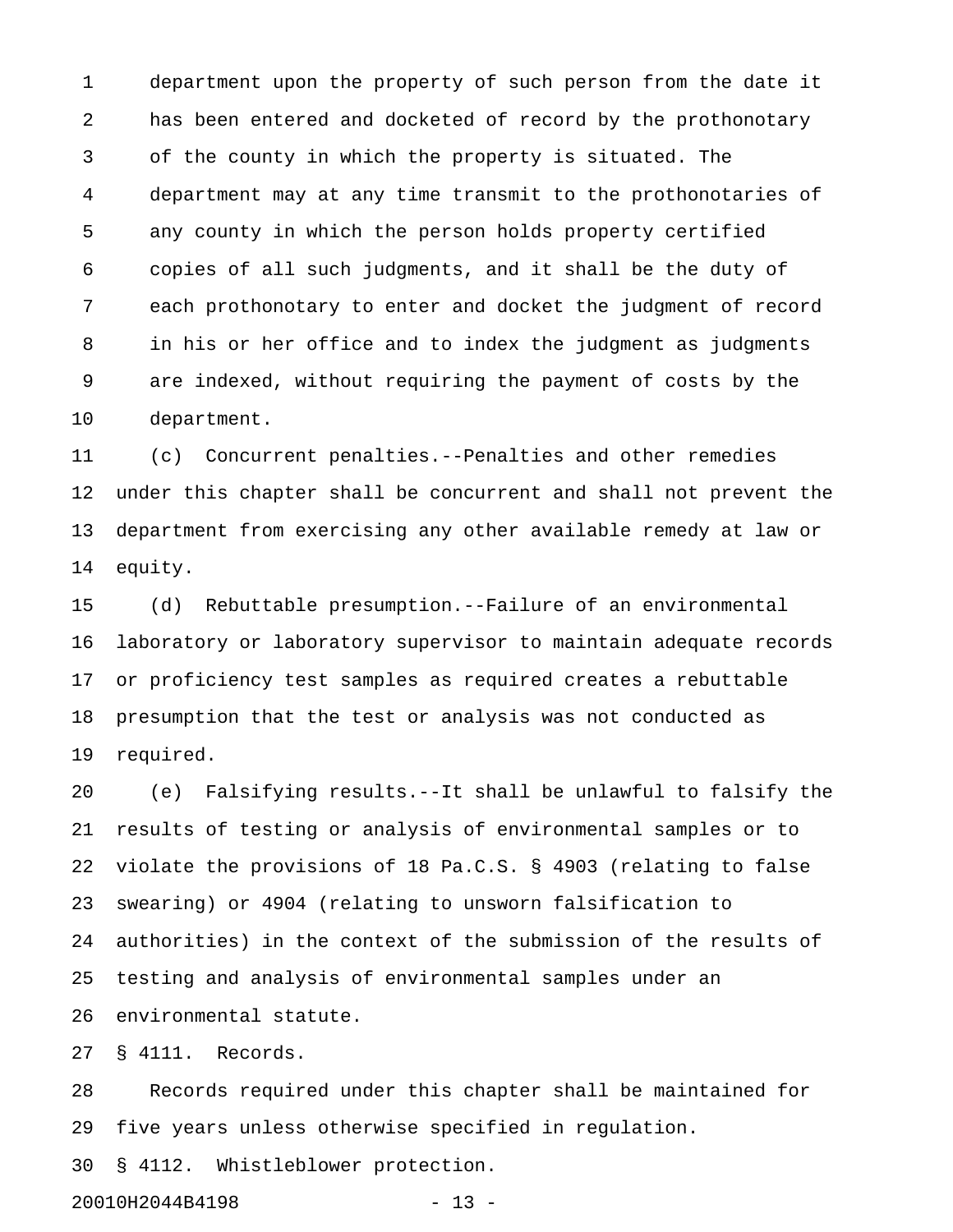1 An employee of an environmental laboratory covered by this 2 chapter shall be deemed to be an employee under the act of 3 December 12, 1986 (P.L.1559, No.169), known as the Whistleblower 4 Law, in regard to good faith reports of potential violations of 5 this chapter. Environmental laboratories covered by this chapter 6 shall be deemed to be an employer under the Whistleblower Law in 7 regard to good faith reports of potential violations of this 8 chapter.

9 § 4113. Continuation of existing rules and regulations.

10 All existing rules and regulations promulgated pursuant to 11 any environmental statute remain in full force and effect until 12 superseded and repealed by the rules and regulations promulgated 13 pursuant to this chapter.

14 Section 2. Title 27 is amended by adding chapters to read: 15 CHAPTER 62

16 WASTE TRANSPORTATION SAFETY

17 Sec.

18 6201. Short title of chapter.

19 6202. Definitions.

20 6203. Establishment of program.

21 6204. Waste Transportation Safety Program.

22 6205. Compliance history review.

23 6206. Responsibilities of municipal or residual waste 24 processing or disposal facilities.

25 6207. Enforcement.

26 6208. Penalties.

27 6209. Construction of chapter.

28 § 6201. Short title of chapter.

29 This chapter shall be known and may be cited as the Waste 30 Transportation Safety Act.

20010H2044B4198 - 14 -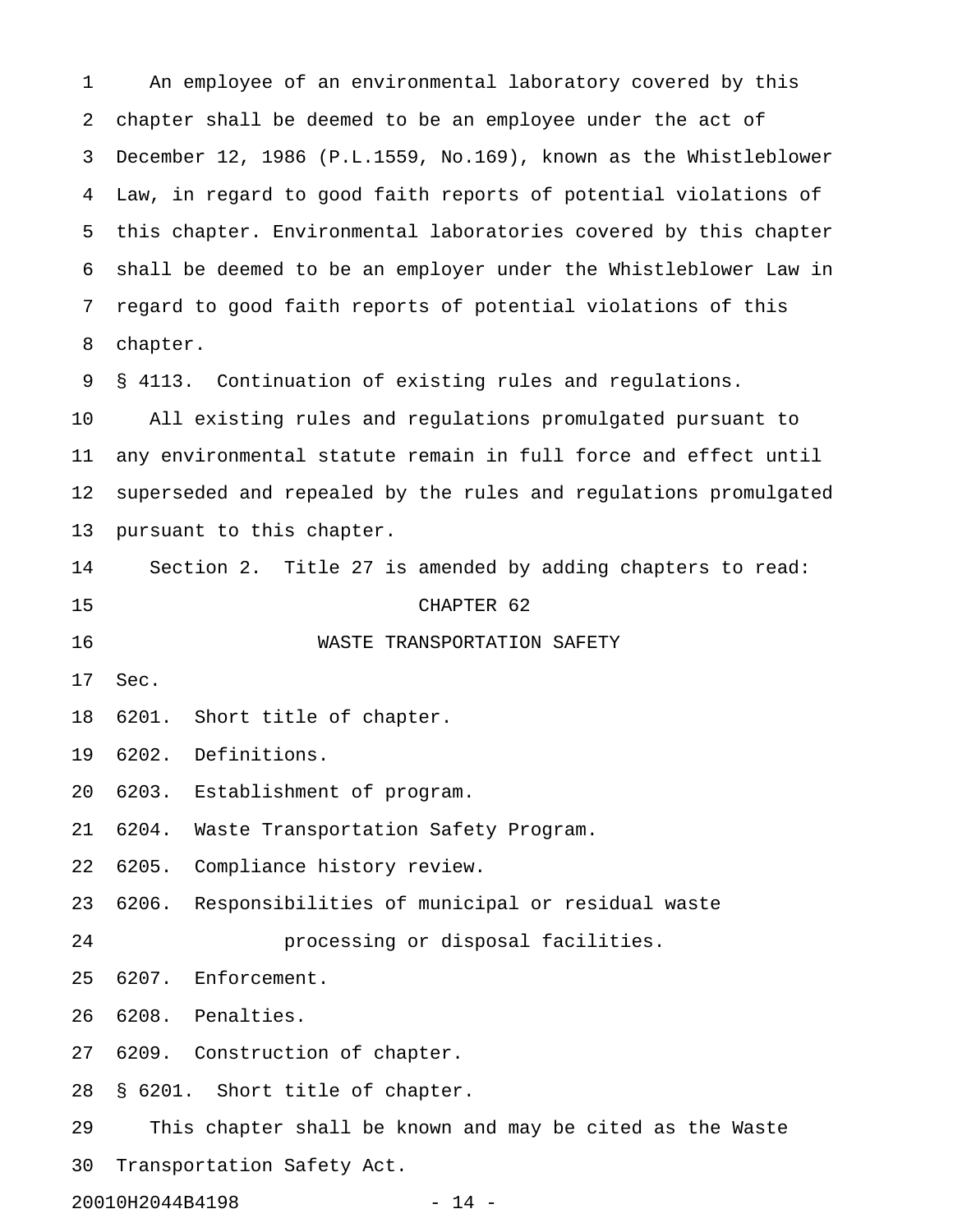1 § 6202. Definitions.

2 The following words and phrases when used in this chapter 3 shall have the meanings given to them in this section unless the 4 context clearly indicates otherwise:

5 "Combination." Two or more vehicles physically 6 interconnected in tandem.

7 "Department." The Department of Environmental Protection of 8 the Commonwealth and its authorized representatives.

9 "Law enforcement officer." A Pennsylvania State Police 10 officer or a police officer certified pursuant to 53 Pa.C.S. Ch. 11 21 Subch. D (relating to municipal police education and 12 training).

13 "Motor carrier vehicle." As defined in 75 Pa.C.S. § 102 14 (relating to definitions). For purposes of this chapter, the 15 terms "truck," "truck tractor" and "combination" refer to 16 vehicles used to transport municipal or residual waste.

17 "Municipal Waste Planning, Recycling and Waste Reduction 18 Act." The act of July 28, 1988 (P.L.556, No.101), known as the 19 Municipal Waste Planning, Recycling and Waste Reduction Act, 20 "Owner." A person other than a lienholder having the

21 property right in or title to a vehicle.

22 "Qualified Commonwealth employee." Any of the following who 23 have completed training in the inspection or weighing of 24 vehicles as required by 75 Pa.C.S. Chs. 47 (relating to 25 inspection of vehicles) and 49 (relating to size, weight and 26 load):

27 (1) A law enforcement officer.

28 (2) A qualified Department of Transportation employee. 29 "Secretary." The Secretary of Environmental Protection of 30 the Commonwealth.

20010H2044B4198 - 15 -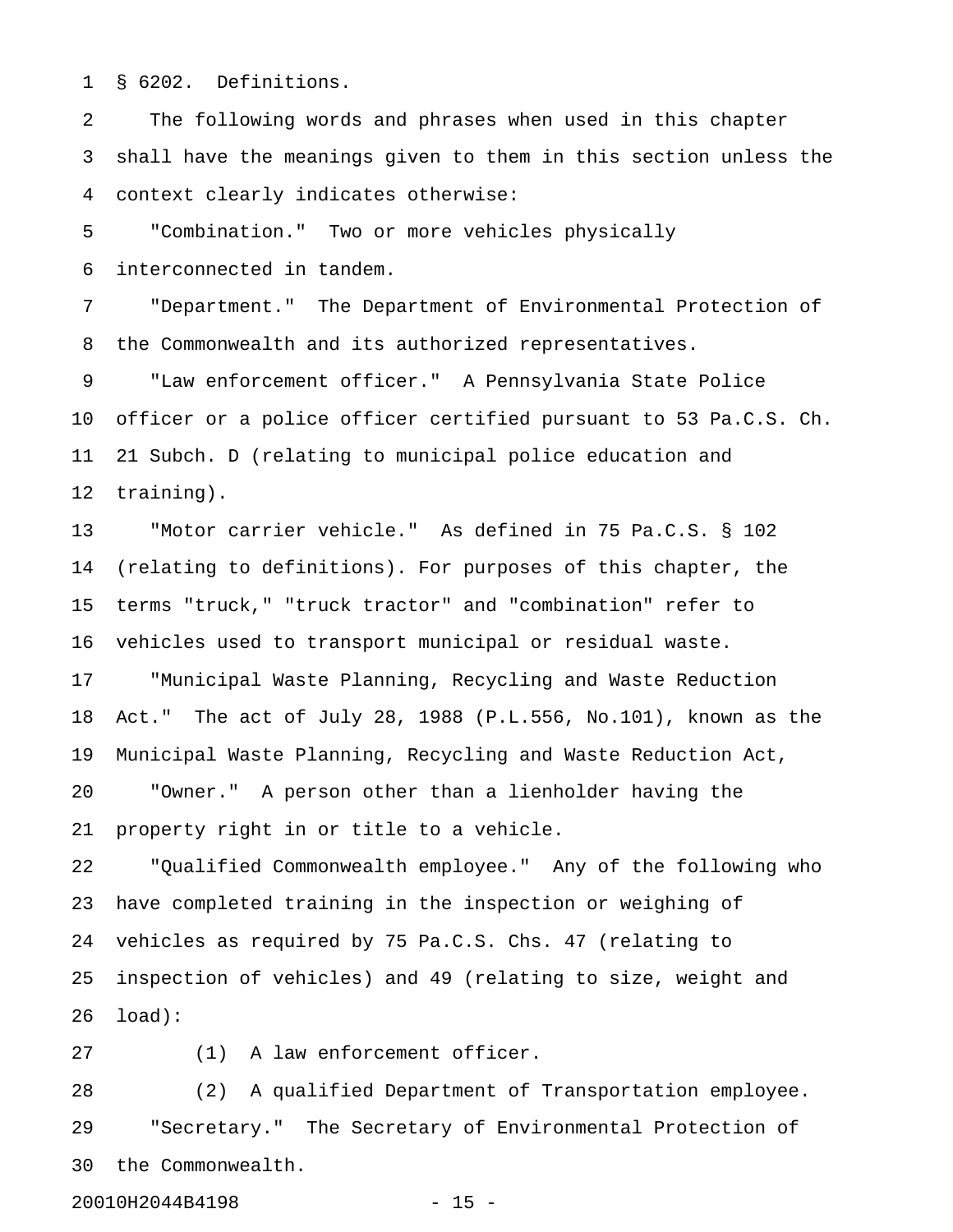1 "Solid Waste Management Act." The act of July 7, 1980 2 (P.L.380, No.97), known as the Solid Waste Management Act. 3 "Transportation." The offsite removal of municipal and 4 residual waste any time after generation.

5 "Transporter." The owner of a public or private waste 6 transportation vehicle. An individual driving a waste 7 transportation vehicle who is not the owner is not a 8 "transporter" for purposes of this chapter.

9 "Waste trailer." A vehicle having a registered weight in 10 excess of 10,000 pounds used to carry waste and designed to be 11 towed by a motor vehicle.

12 "Waste transportation vehicle." Public and private motor 13 carrier vehicles and waste trailers, as defined in this chapter, 14 regularly used in transporting municipal or residual waste to a 15 processing or disposal facility in this Commonwealth. The term 16 does not include vehicles currently registered by the department 17 pursuant to 25 Pa.Code § 285.225 (relating to transportation of 18 residential septage).

19 § 6203. Establishment of program.

20 (a) Establishment.--A Waste Transportation Safety Program is 21 established to protect the public health, safety and welfare and 22 the environment.

23 (b) Duties.--The Waste Transportation Safety Program shall: 24 (1) Ensure the responsible and safe transportation of 25 municipal or residual waste to processing and disposal 26 facilities by requiring written authorization from the 27 department.

28 (2) Prohibit a waste processing or disposal facility 29 from accepting municipal or residual waste from a waste 30 transportation vehicle engaged in commerce without a valid 20010H2044B4198 - 16 -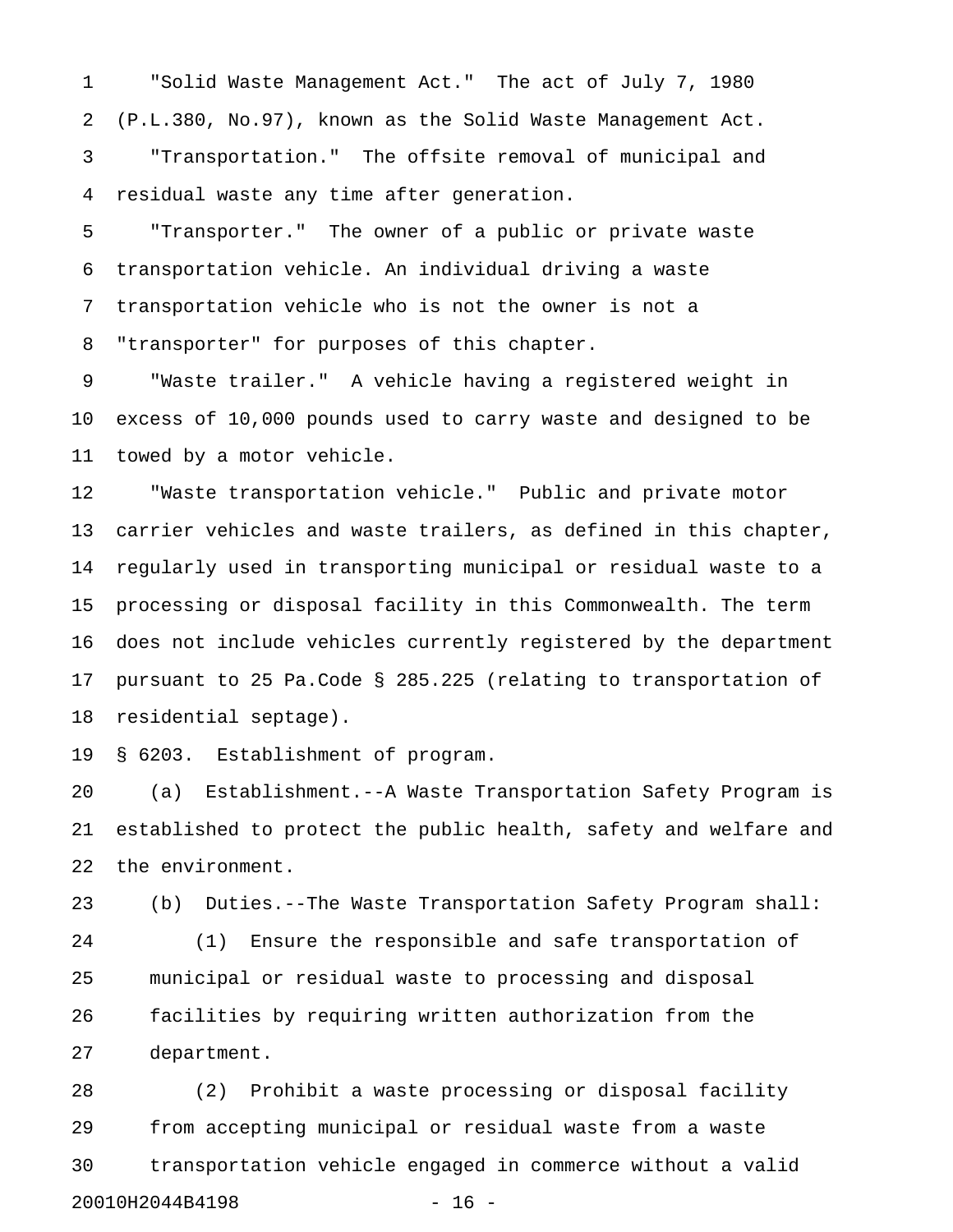1 authorization sticker issued by the department.

2 (3) Provide the department with the authority to deny or 3 revoke written authorization where the agency finds that the 4 transporter has failed or continues to fail to comply with 5 applicable laws and regulations.

6 (4) Establish a transportation authorization fee for the 7 administration and enforcement of this chapter.

8 (c) Relationship to other laws.--Notwithstanding anything to 9 the contrary in this chapter, the Solid Waste Management Act or 10 the Municipal Waste Planning, Recycling and Waste Reduction Act, 11 no county and no municipality may implement a municipal waste or 12 residual waste transportation authorization or licensing program 13 after the effective date of this chapter.

14 § 6204. Waste Transportation Safety Program.

15 (a) Written authorization required.--It shall be unlawful 16 for a transporter to operate a waste transportation vehicle 17 without obtaining written authorization from the department.

18 (b) Interim written application.--

19 (1) Within 120 days of the effective date of this 20 chapter, a transporter currently doing business in the 21 Commonwealth shall submit an application for interim written 22 authorization on a form prescribed by the department. This 23 form shall be accompanied by a fee of \$100 per truck, or, in 24 the case of a combination, \$50 per truck tractor and \$50 per 25 waste trailer. Each application shall also be accompanied by 26 a copy of the official base State registration provided for 27 in 75 Pa.C.S. § 6144 (relating to vehicle registration and 28 licensing), evidence of the current official certificate of 29 inspection and a current certificate of insurance.

30 (2) A transporter seeking to do business in this 20010H2044B4198 - 17 -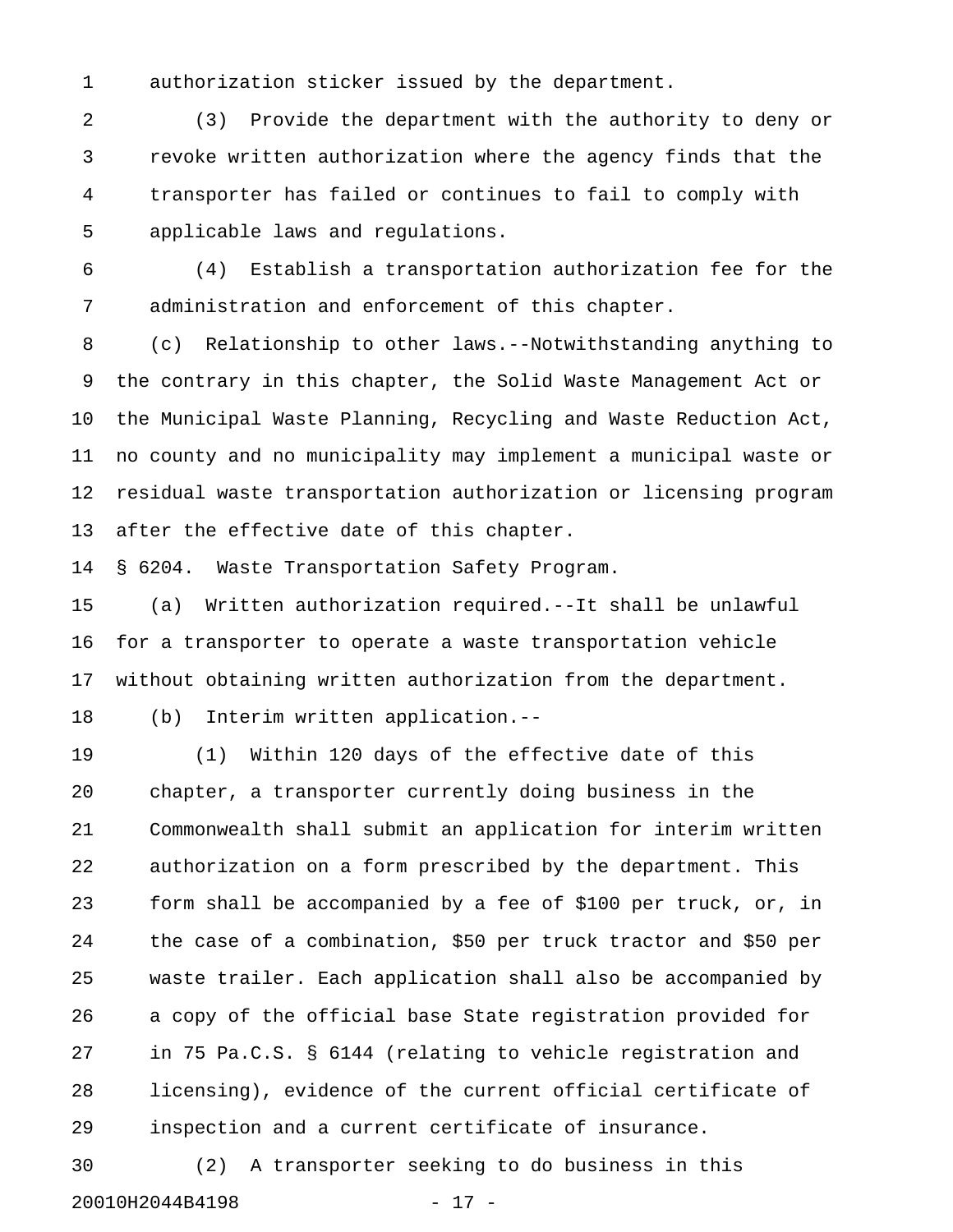1 Commonwealth after the effective date of this chapter shall 2 submit an application for interim written authorization on a 3 form prescribed by the department. This form shall be 4 accompanied by a fee of \$100 per truck, or, in the case of a 5 combination, \$50 per truck tractor and \$50 per waste trailer. 6 Each application shall also be accompanied by a copy of the 7 official base State registration provided for in 75 Pa.C.S. § 8 6144, evidence of the current official certificate of 9 inspection and a current certificate of insurance.

10 (c) Interim written authorization.--Within 60 days of 11 receipt of the fee and documentation required under subsection 12 (b), the department shall issue and provide the transporter with 13 an interim written authorization and authorization stickers for 14 each truck, truck tractor and waste trailer. The authorization 15 stickers shall indicate the transporter's interim written 16 authorization number. An authorization sticker shall be 17 displayed prominently on the left front side of the truck or 18 truck tractor and an authorization sticker shall be displayed 19 prominently on the back of the truck or waste trailer. Each 20 waste transportation vehicle shall carry a copy of the interim 21 written authorization issued to the transporter by the 22 department and, upon request, present the interim written 23 authorization to the department or a qualified Commonwealth 24 employee.

25 (d) Term of interim written authorization.--The interim 26 written authorization shall be valid until the transporter 27 receives final authorization, unless suspended or revoked by the 28 department.

29 (e) Compliance history.--Upon notification from the 30 department, the transporter shall submit on a form provided by 20010H2044B4198 - 18 -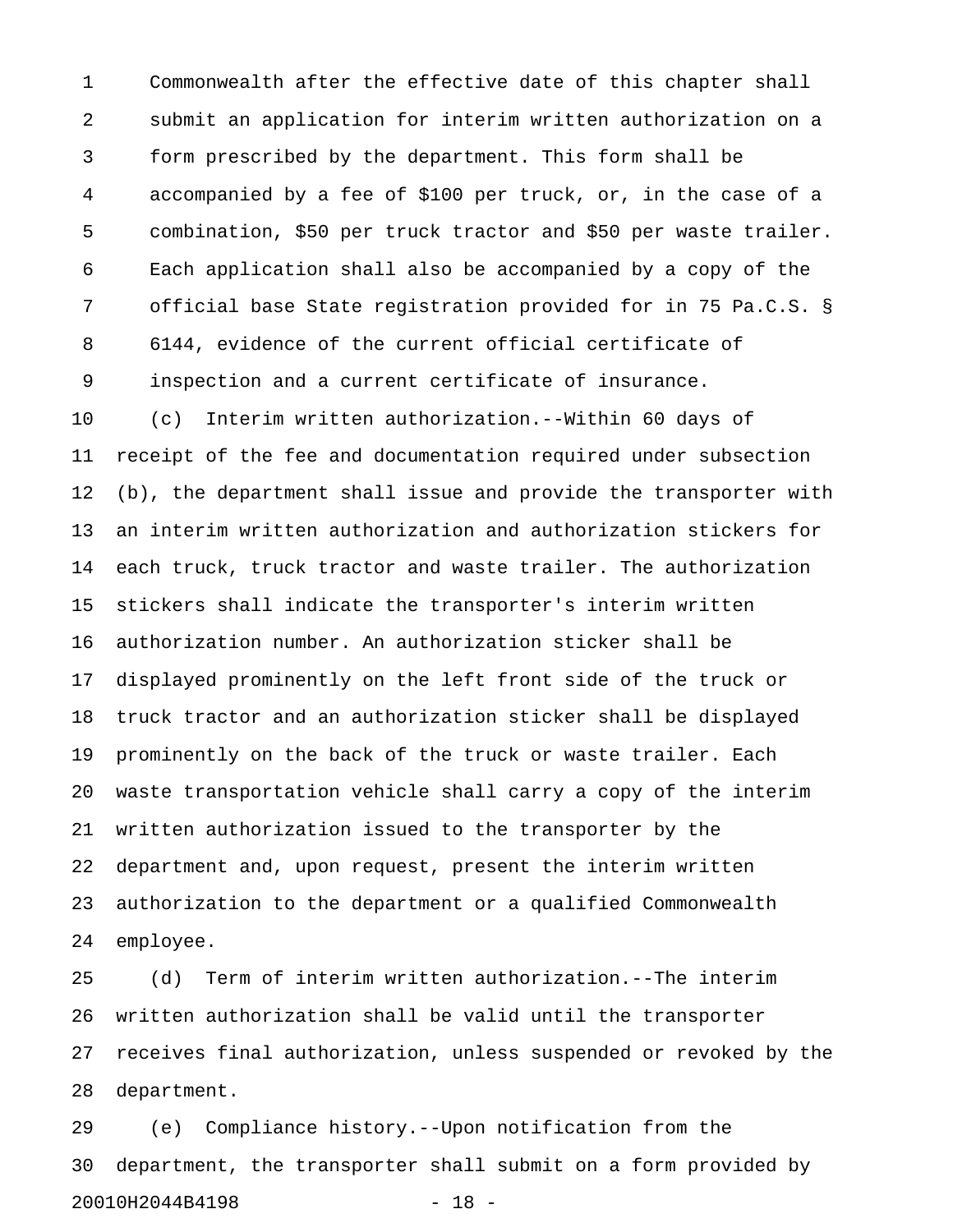1 the department documentation of compliance history in conformity 2 with section 6205 (relating to compliance history review).

3 (f) Final written authorization.--Upon evaluation of the 4 transporter's compliance history under section 6205, the 5 department shall make a determination on the issuance of a final 6 written authorization. The final written authorization shall 7 include the transporter's written authorization number, the 8 expiration date and authorization stickers for each truck, truck 9 tractor and waste trailer.

10 (g) Term of final written authorization.--The final written 11 authorization shall be valid for one year unless suspended or 12 revoked by the department. The terms and conditions of an 13 expired written authorization shall automatically continue when 14 the following conditions are met:

15 (1) The transporter has submitted a timely renewal 16 application in accordance with subsection (h).

17 (2) The department is unable, through no fault of the 18 transporter, to issue or deny a written authorization prior 19 to the expiration date of the previous written authorization. 20 (h) Final written authorization application renewal.--Ninety 21 days prior to expiration of final written authorization, a 22 transporter shall submit an application for renewal of its final 23 written authorization on a form prescribed by the department, 24 accompanied by a fee of \$100 per truck, or in the case of a 25 combination \$50 per truck tractor and a \$50 per waste trailer. 26 Each application shall also be accompanied by a copy of the 27 official base State registration, the current official 28 certificate of inspection, and a current certificate of 29 insurance pursuant to 75 Pa.C.S. (relating to vehicles), for 30 each truck, truck tractor and waste trailer. After publishing a 20010H2044B4198 - 19 -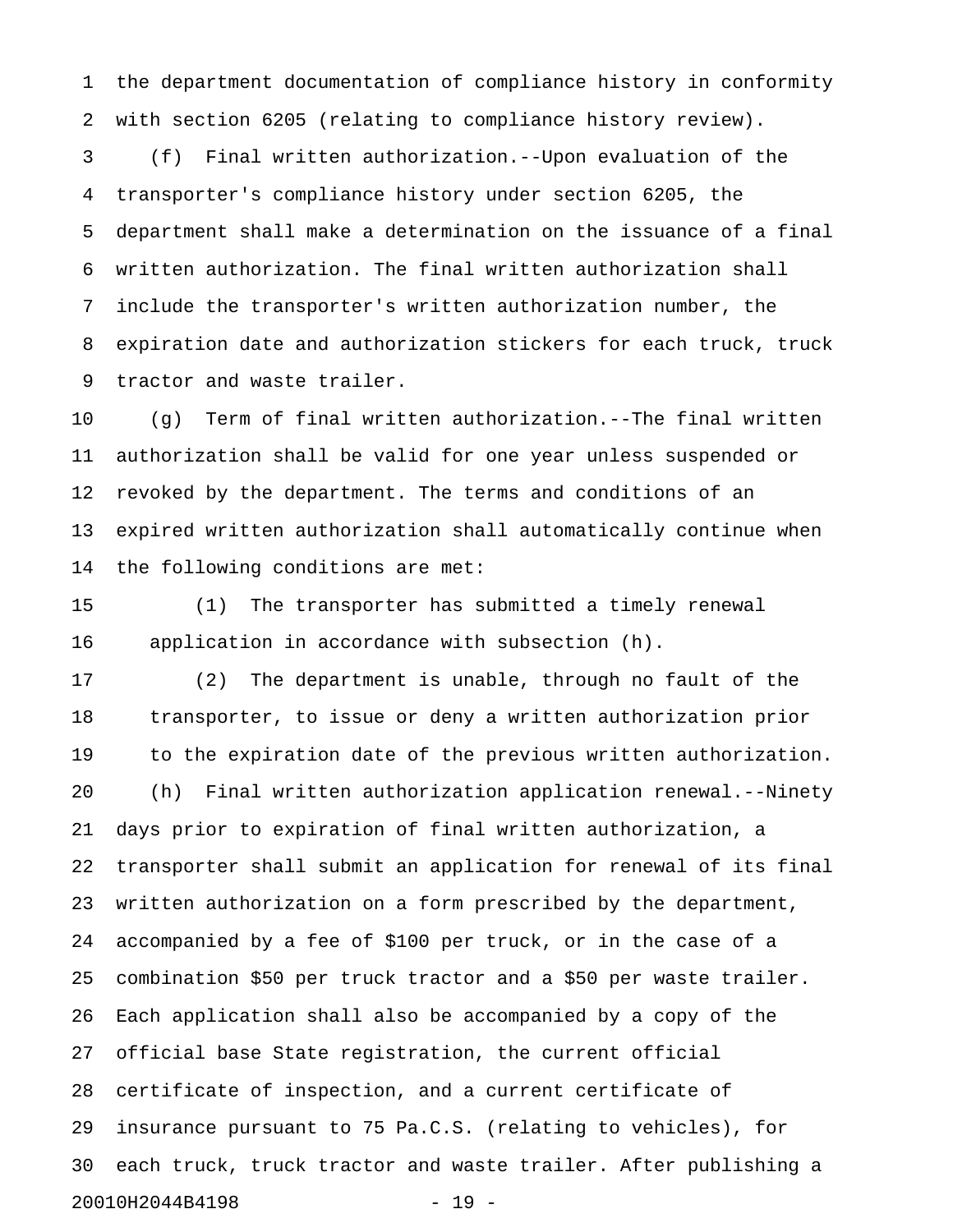1 notice in the Pennsylvania Bulletin, no later than July 1 and 2 effective no earlier than January 1 of the following year, the 3 department shall evaluate and may modify the written 4 authorization annual fee in an amount sufficient to cover the 5 actual costs of the department, Pennsylvania State Police and 6 the Department of Transportation in implementing and enforcing 7 this chapter. The annual fee paid to the department by a 8 transporter shall not exceed \$200 per truck, or, in the case of 9 a combination, \$100 per truck tractor and \$100 per waste 10 trailer.

11 (i) Transfer of written authorization.--Written 12 authorization for a waste transportation vehicle may be 13 transferred to another owner in accordance with the procedures 14 in this section.

15 (j) Procedure for transfer.--In order to use the waste 16 transportation vehicle to transport municipal or residual waste 17 to a processing or disposal facility in this Commonwealth, the 18 new owner shall be deemed to have interim written authorization 19 upon the submission and receipt by the department of a complete 20 application fee as set forth in subsection (b). The interim 21 written authorization shall remain in effect until the 22 department issues or denies final written authorization based 23 upon a review of the new owner's compliance history information 24 as required by this section.

25 (k) Powers and duties of Environmental Quality Board.--The 26 Environmental Quality Board shall have the power and duty to 27 adopt regulations to accomplish the purposes and to carry out 28 the provisions of this chapter.

29 (l) Restricted account.--All fees, fines and penalties 30 collected under the provisions of this chapter shall be paid 20010H2044B4198 - 20 -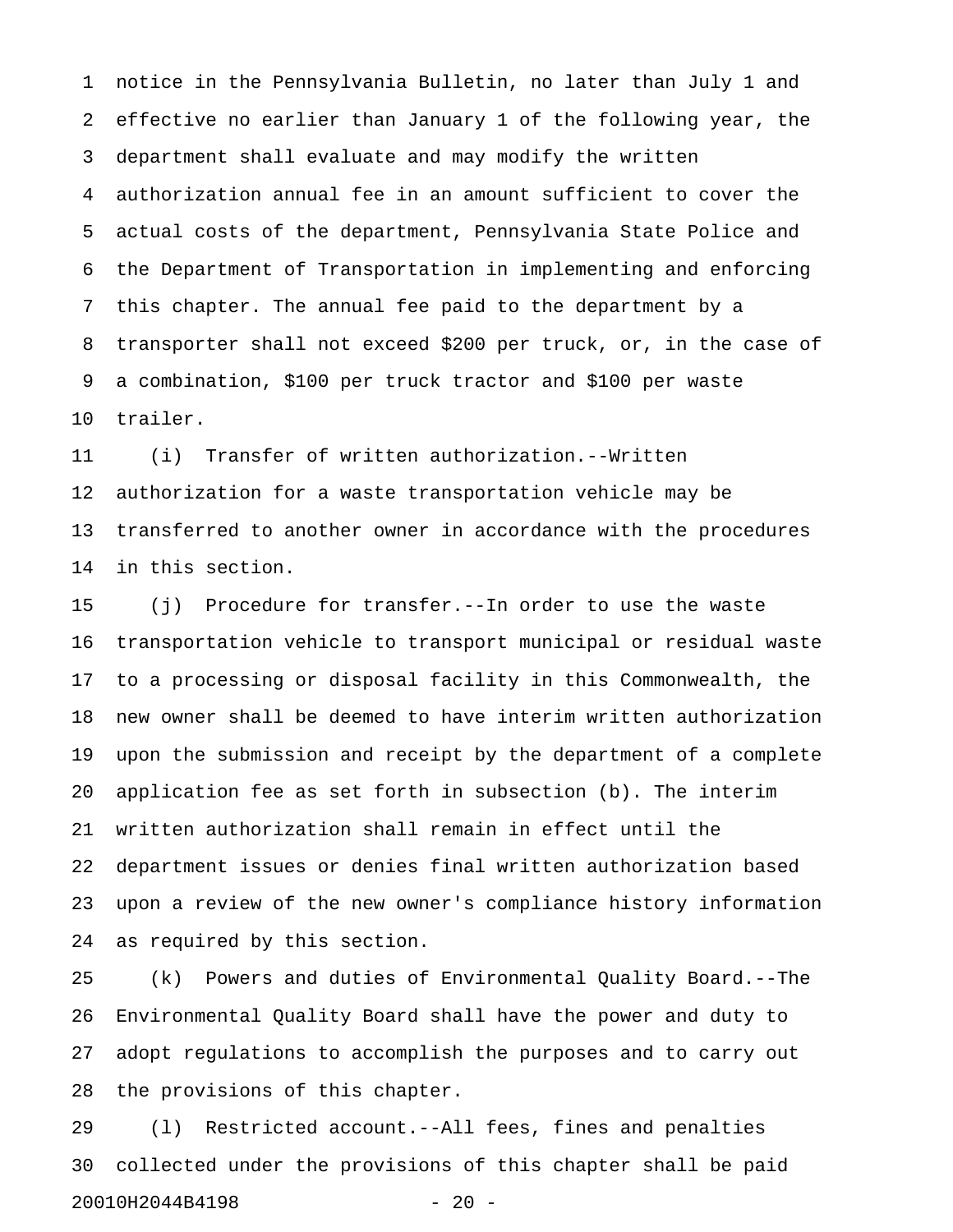1 into the State Treasury in a separate restricted account known 2 as the Waste Transportation Safety Account, which is hereby 3 established. The Waste Transportation Safety Account shall be 4 administered by the department for the administration and 5 enforcement of the Waste Transportation Safety Program, 6 including the inspection of waste transportation vehicles and 7 reimbursing the Pennsylvania State Police and the Department of 8 Transportation for their costs in administering and enforcing 9 this chapter.

10 § 6205. Compliance history review.

11 (a) Transporter noncompliance.--In carrying out the 12 provisions of this chapter, the department may deny, suspend, 13 modify or revoke any written authorization if it finds or 14 receives findings from the Pennsylvania State Police or the 15 Department of Transportation that:

16 (1) The transporter has failed or continues to fail to 17 comply with any provision of:

18 (i) this chapter;

19 (ii) the Solid Waste Management Act;

20 (iii) the Municipal Waste Planning, Recycling and 21 Waste Reduction Act;

22 (iv) any other Federal or State statute relating to 23 environmental protection, motor vehicle safety or to the 24 protection of the public health, safety and welfare;

25 (v) any rule or regulation of the department; 26 (vi) any order of the department; or

27 (vii) any condition of any permit, license or other 28 written authorization issued by the department.

29 (2) The transporter has shown a lack of ability or 30 intention to comply with:

20010H2044B4198 - 21 -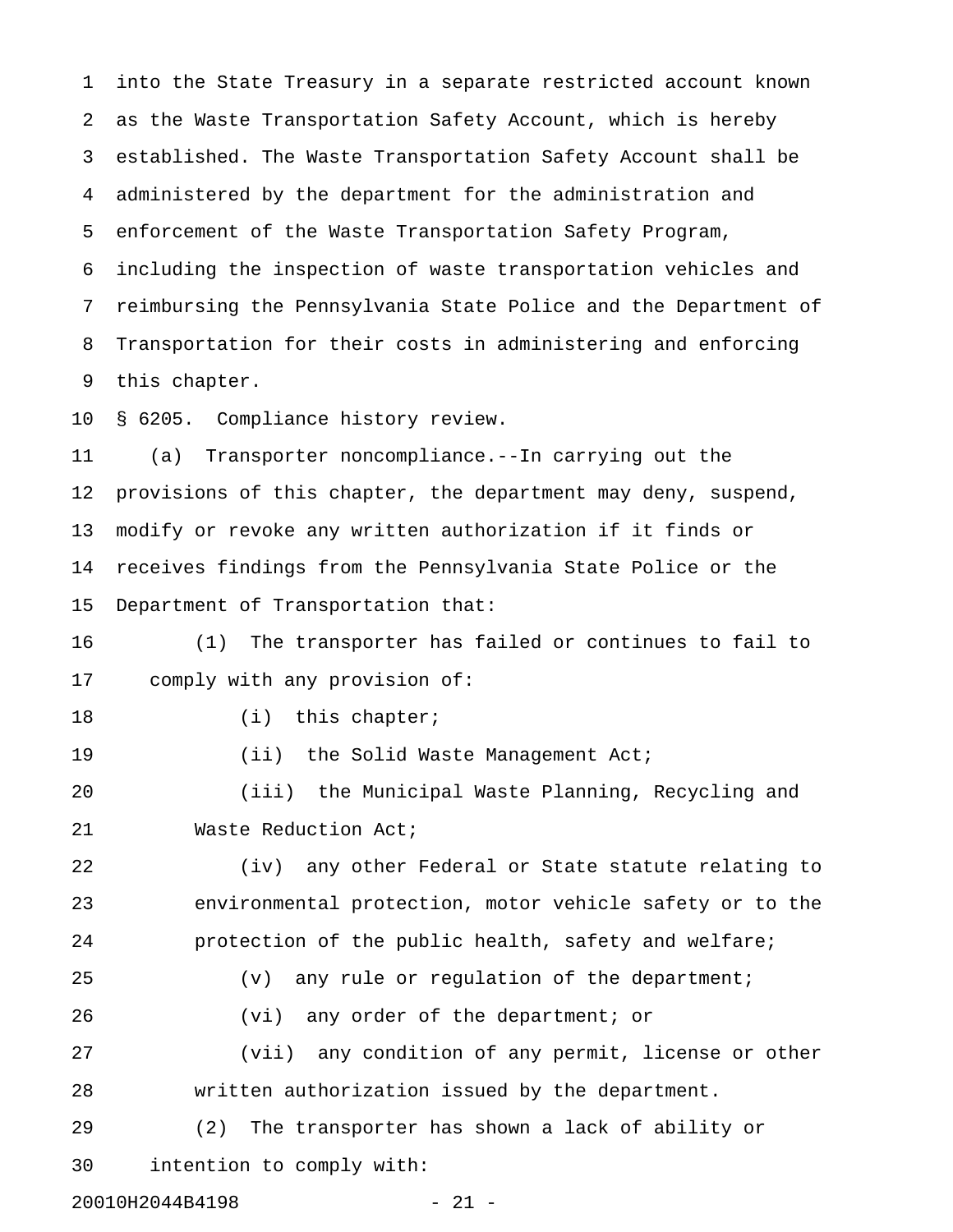- 
- 1 (i) any provision of this chapter;

2 (ii) any of the acts referred to in this subsection; 3 (iii) any rule or regulation of the department or 4 order of the department; or

5 (iv) any condition of any permit or license issued 6 by the department as indicated by past or continuing 7 violations.

8 (b) Related corporations.--In the case of a corporate 9 transporter the department may deny, suspend, modify or revoke a 10 written authorization if the department finds that a corporation 11 is related to another past or present corporation which 12 committed violations of the Solid Waste Management Act and this 13 chapter. A corporation is related to another corporation if they 14 have common principals or have parent or subsidiary corporation 15 relationships.

16 § 6206. Responsibilities of municipal or residual waste 17 processing or disposal facilities.

18 (a) General rule.--No municipal or residual waste processing 19 or disposal facility shall accept municipal or residual waste 20 from a waste transportation vehicle without a current 21 authorization sticker issued by the department. Failure to 22 comply with this provision shall result in a penalty assessment 23 of \$2,000 against the operator of the processing or disposal 24 facility.

25 (b) Disposition.--All penalty assessments collected under 26 this section shall be paid into the Waste Transportation Safety 27 Account.

28 § 6207. Enforcement.

29 (a) Authority of qualified Commonwealth employees.--A 30 qualified Commonwealth employee shall be authorized to assist 20010H2044B4198 - 22 -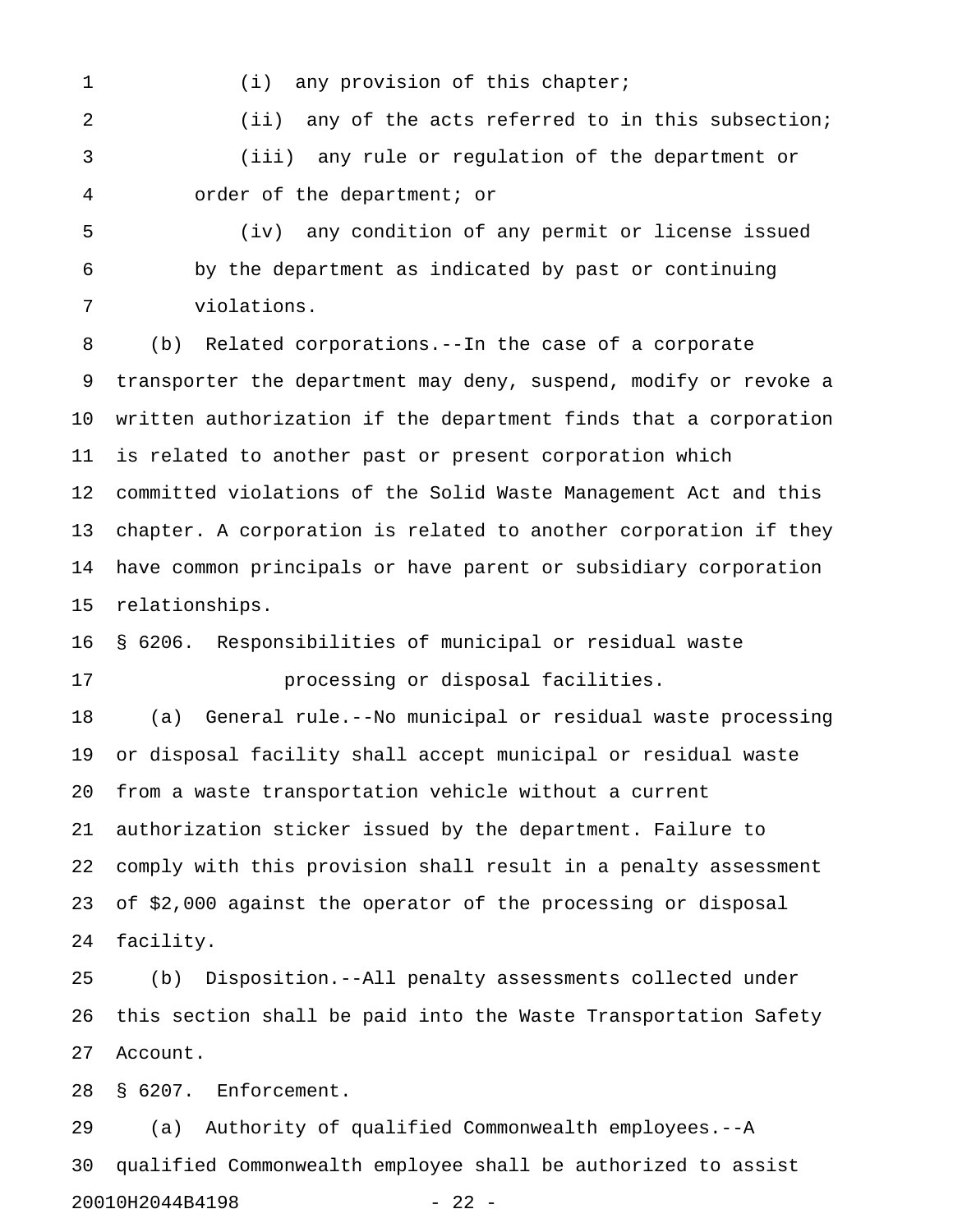1 the department in enforcing provisions of this chapter. The 2 authority granted under this section shall be exercised only 3 when the employee is in uniform and is conducting an inspection 4 of a vehicle, as described in 75 Pa.C.S. Chs. 47 (relating to 5 inspection of vehicles) and 49 (relating to size, weight and 6 load).

7 (b) Training of qualified Commonwealth employees.-- The 8 Department of Transportation may train and qualify Commonwealth 9 employees to inspect waste transportation vehicles as authorized 10 under this section and as provided for in 75 Pa.C.S. Chs. 47 and 11 49. The Department of Transportation shall have the power to 12 adopt regulations to implement this subsection, as necessary. 13 (c) Disposition.--All fines and penalties collected as a 14 result of violations of this chapter shall be paid into the 15 Waste Transportation Safety Account.

16 § 6208. Penalties.

17 (a) Criminal penalties.--A transporter who violates the 18 provisions of this chapter commits a misdemeanor of the third 19 degree and, upon conviction for the first offense, shall pay a 20 penalty of not less than \$5,000 nor more than \$10,000. Upon the 21 second or subsequent conviction of an offense under this 22 chapter, a transporter commits a misdemeanor of the second 23 degree and shall pay a penalty of not less than \$10,000 nor more 24 than \$25,000, and the court may order the operating privilege of 25 the transporter to be suspended for a period of up to one year, 26 or both.

27 (b) Civil penalties.--

28 (1) In addition to proceeding under any other remedy 29 available at law or in equity for a violation of any 30 provision of this chapter, the regulations promulgated 20010H2044B4198 - 23 -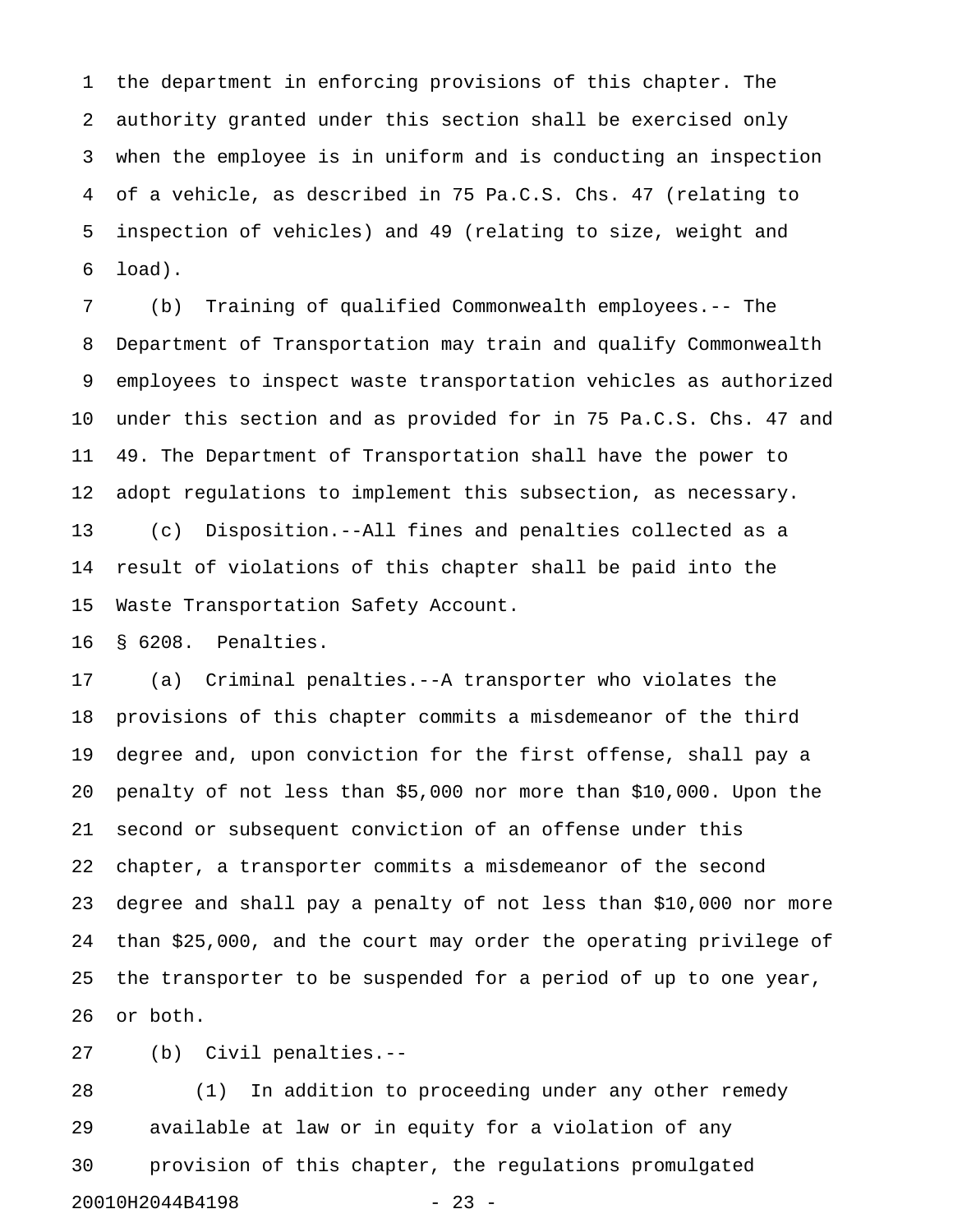1 hereunder, any order of the department issued under this 2 chapter or any term or condition of a written authorization, 3 the department may assess a civil penalty upon a transporter. 4 Such penalty may be assessed whether or not the violation was 5 willful or negligent. In determining the amount of the 6 penalty, the department shall consider the willfulness of the 7 violation, the effect on waste transportation safety, damage 8 to the natural resources of this Commonwealth or their uses, 9 cost of restoration and abatement, savings resulting to the 10 violator in consequence of such violation, deterrence of 11 future violations and other relevant factors. If the 12 violation leads to the issuance of a cessation order, a civil 13 penalty shall be assessed.

14 (2) When the department assesses a civil penalty, it 15 shall inform the transporter of the amount of the penalty. 16 The transporter shall then have 30 days to pay the penalty in 17 full or, if the transporter wishes to contest either the 18 amount of the penalty or the fact of the violation, the 19 transporter shall forward the proposed amount of the penalty 20 to the department for placement in an escrow account with the 21 State Treasurer or with a bank in this Commonwealth, or post 22 an appeal bond in the amount of the penalty. The bond must be 23 executed by a surety licensed to do business in this 24 Commonwealth and must be satisfactory to the department. If, 25 through administrative or judicial review of the proposed 26 penalty, it is determined that no violation occurred or that 27 the amount of the penalty shall be reduced, the department 28 shall, within 30 days, remit the appropriate amount to the 29 transporter, with any interest accumulated by the escrow 30 deposit. Failure to forward the money or the appeal bond to 20010H2044B4198 - 24 -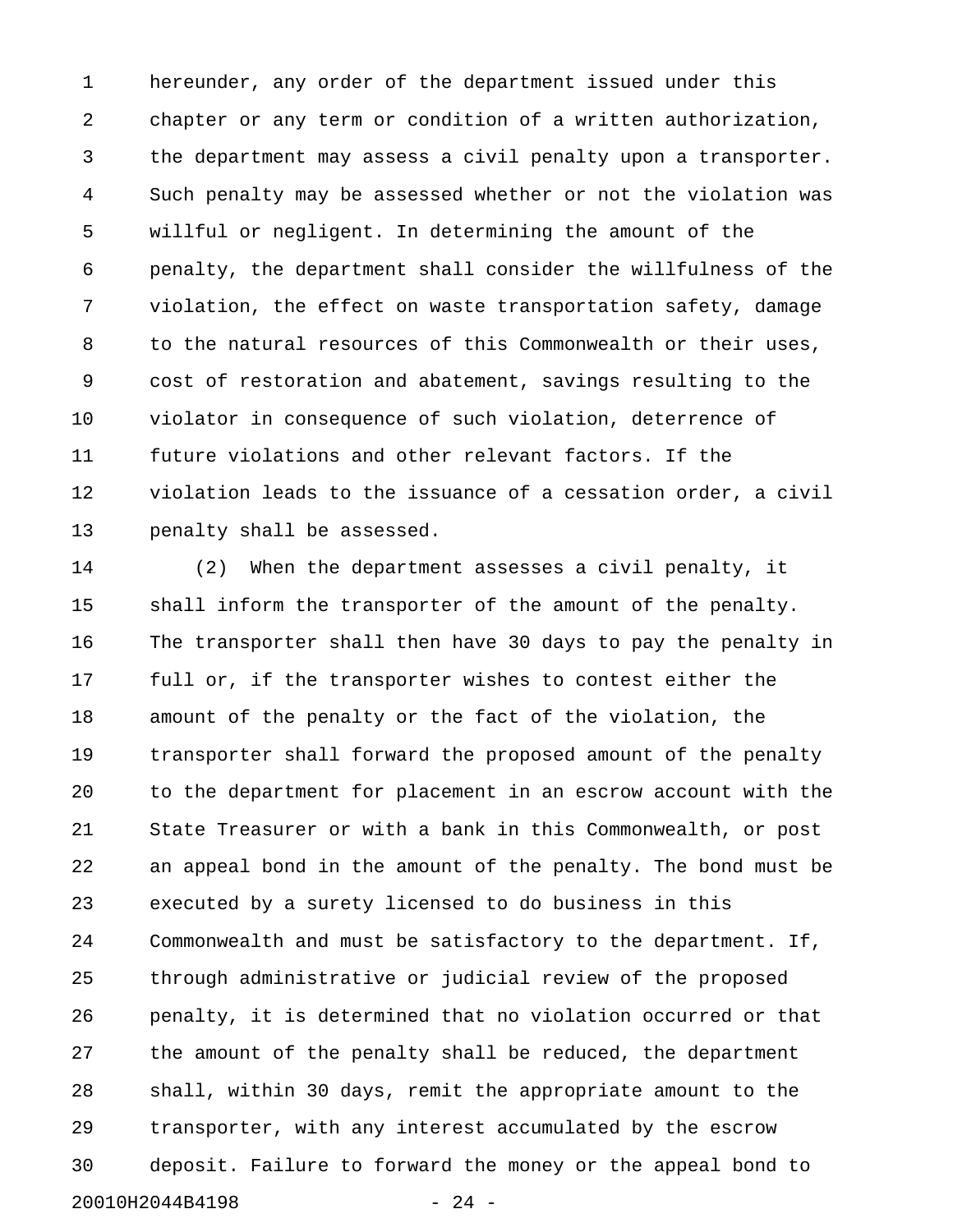1 the department within 30 days shall result in a waiver of all 2 legal rights to contest the violation or the amount of the 3 penalty.

4 (3) The maximum civil penalty which may be assessed 5 pursuant to this chapter is \$10,000 per violation. Each 6 violation for each separate day and each violation of any 7 provision of the chapter, any regulation promulgated 8 hereunder, any order issued under this chapter or the terms 9 or conditions of any written authorization shall constitute a 10 separate offense under this chapter.

11 (4) Notwithstanding any other provisions of law to the 12 contrary, there shall be a statute of limitations of five 13 years upon actions brought by the Commonwealth under this 14 chapter.

15 (c) Enforcement orders.--

16 (1) The department may issue orders to such 17 transporters, counties and municipalities as it deems 18 necessary to aid in the enforcement of this chapter. Such 19 orders may include, but shall not be limited to, orders 20 modifying, suspending or revoking written authorizations and 21 orders requiring transporters, counties and municipalities to 22 cease unlawful activities or operations of a waste 23 transportation vehicle which in the course of operation is in 24 violation of this chapter, any rule or regulation of the 25 department or any terms and conditions of a written 26 authorization issued under this chapter. An order issued 27 under this chapter shall take effect upon notice unless the 28 order specifies otherwise. An appeal to the Environmental 29 Hearing Board shall not act as a supersedeas. The power of 30 the department to issue an order under this chapter is in 20010H2044B4198 - 25 -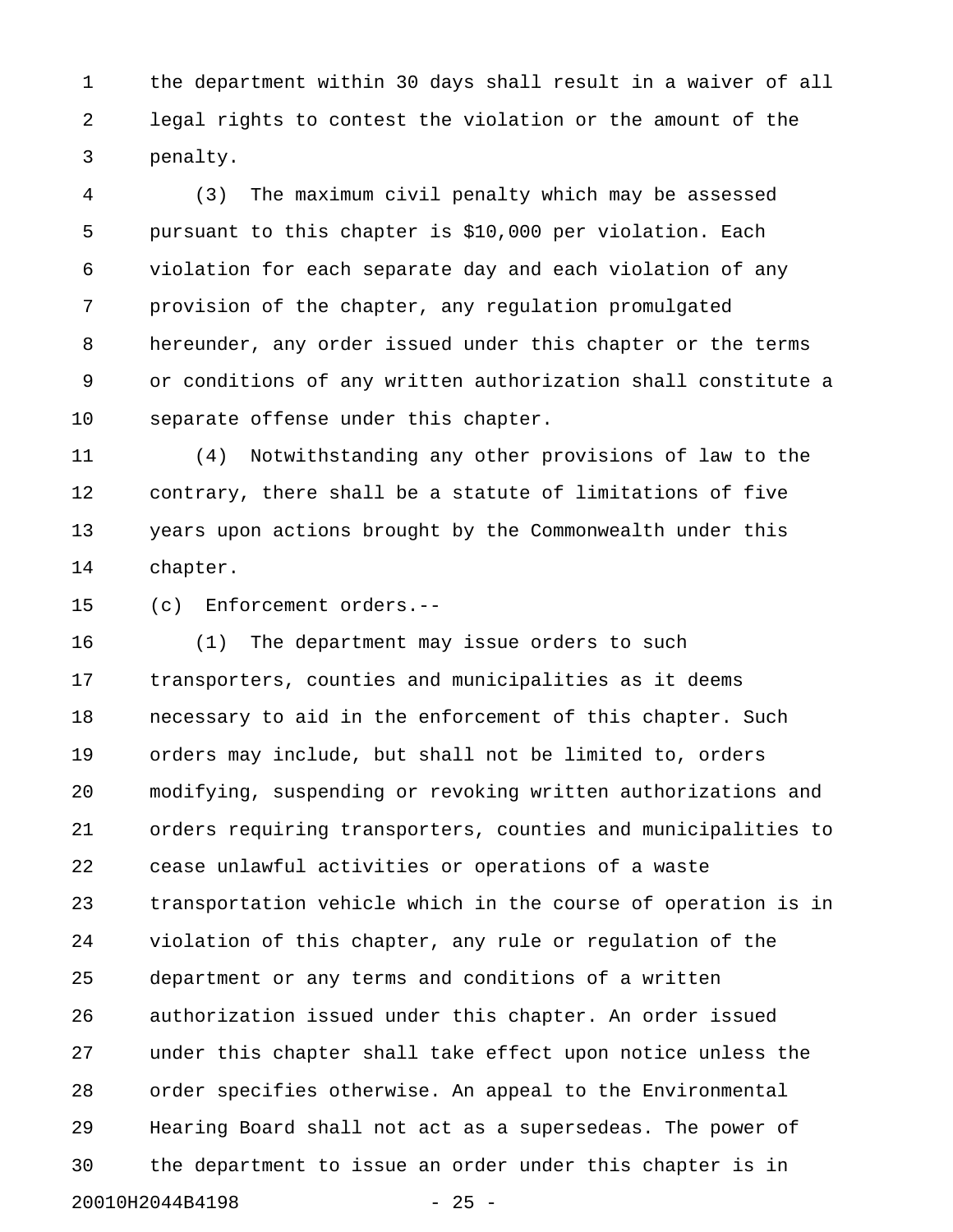1 addition to any other remedy which may be afforded to the 2 department pursuant to this chapter or any other act.

3 (2) It shall be the duty of any transporter to proceed 4 diligently to comply with any order issued pursuant to this 5 section. If such transporter fails to proceed diligently or 6 fails to comply with the order within such time, if any, as 7 may be specified, such transporter commits contempt and shall 8 be punished by the court in an appropriate manner, and, for 9 this purpose, application may be made to the Commonwealth 10 Court, which is hereby granted jurisdiction.

11 (d) Injunctions.--

12 (1) In addition to any other remedies provided in this 13 chapter, the department may institute a suit in equity in the 14 name of the Commonwealth where unlawful conduct exists for an 15 injunction to restrain a violation of this chapter, the 16 regulations promulgated under this chapter, any order issued 17 pursuant hereto or the terms or conditions of any written 18 authorization. In any such proceeding, the court shall, upon 19 the motion of the Commonwealth, issue a prohibitory or 20 mandatory preliminary injunction if it finds that the 21 defendant is engaging in unlawful conduct as defined by this 22 chapter or is engaged in conduct which is causing immediate 23 or irreparable harm to the public. The Commonwealth shall not 24 be required to furnish bond or other security in connection 25 with such proceedings. In addition to an injunction, the 26 court in such equity proceedings may levy civil penalties as 27 specified in this chapter.

28 (2) In addition to any other remedies provided for in 29 this chapter, an action in equity may be brought in a court 30 of competent jurisdiction for an injunction to restrain any 20010H2044B4198 - 26 -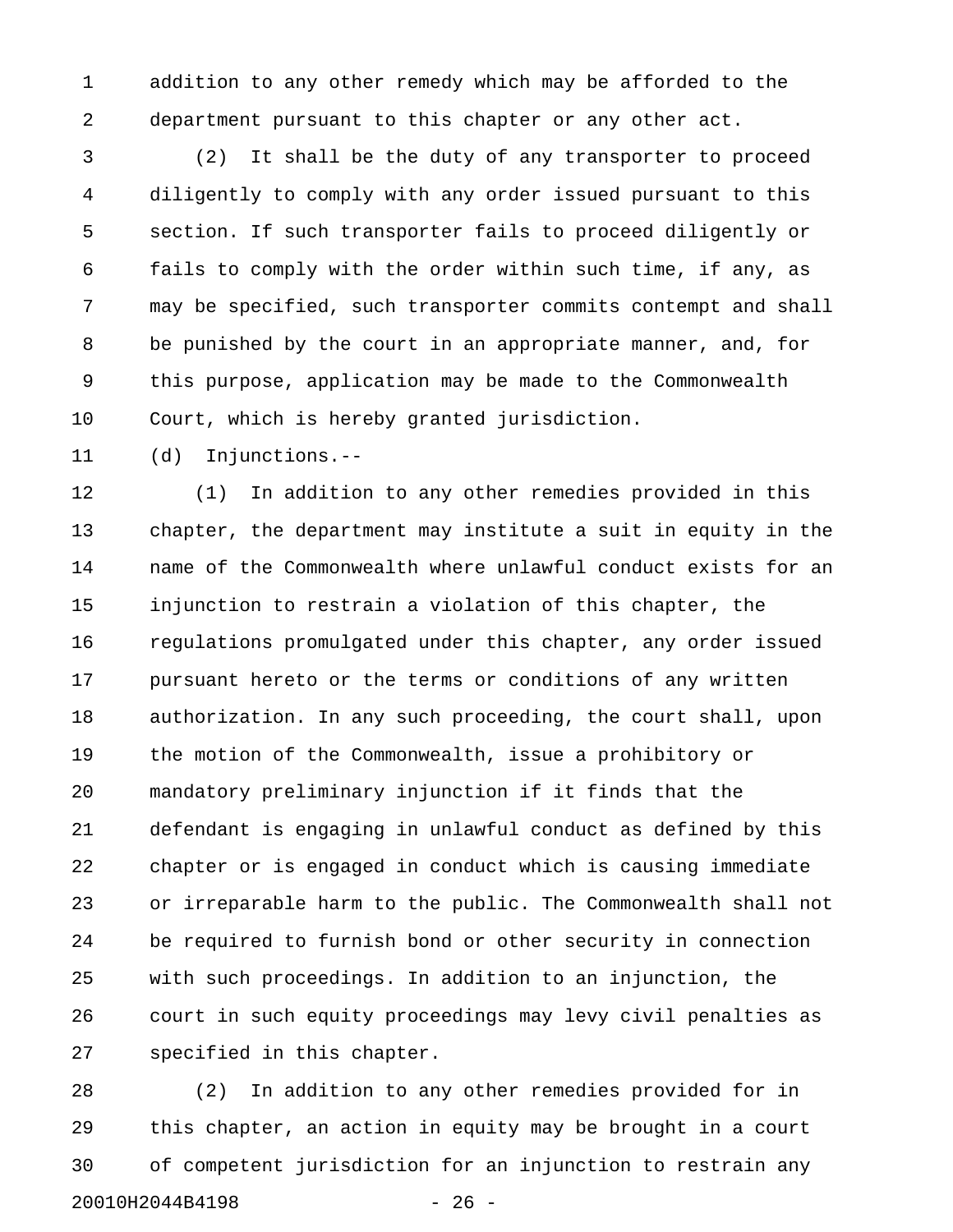1 and all violations of this chapter or the regulations 2 promulgated under this chapter.

3 (3) Actions instituted under this section may be filed 4 in the appropriate court of common pleas or in the 5 Commonwealth Court, which courts are hereby granted 6 jurisdiction to hear such actions.

7 (e) Concurrent remedies.--The penalties and remedies 8 provided in this chapter shall be deemed concurrent and 9 cumulative with all other existing provisions of law or equity. 10 The existence or exercise of any remedy shall not prevent the 11 department from exercising any other remedy under this chapter 12 at any law or in equity.

13 (f) Forfeiture of waste transportation vehicle.--

14 (1) A waste transportation vehicle shall be deemed 15 contraband and forfeited to the department if it is 16 transporting municipal or residual waste to a processing or 17 disposal facility in this Commonwealth without a written 18 authorization if the transporter applied for and was denied 19 the written authorization for that vehicle. The waste 20 transportation vehicle forfeiture provisions established in 21 this subsection shall also apply to a waste transportation 22 vehicle used by a transporter who, after receiving notice 23 from the department to obtain written authorization, fails to 24 obtain written authorization under the requirements of the 25 Waste Transportation Safety Program. The provisions of law 26 relating to seizure, summary and judicial forfeiture and 27 condemnation of intoxicating liquor shall apply to seizures 28 and forfeitures under this chapter. Proceeds from the sale of 29 forfeited waste transportation vehicles shall be deposited in 30 the Waste Transportation Safety Account.

20010H2044B4198 - 27 -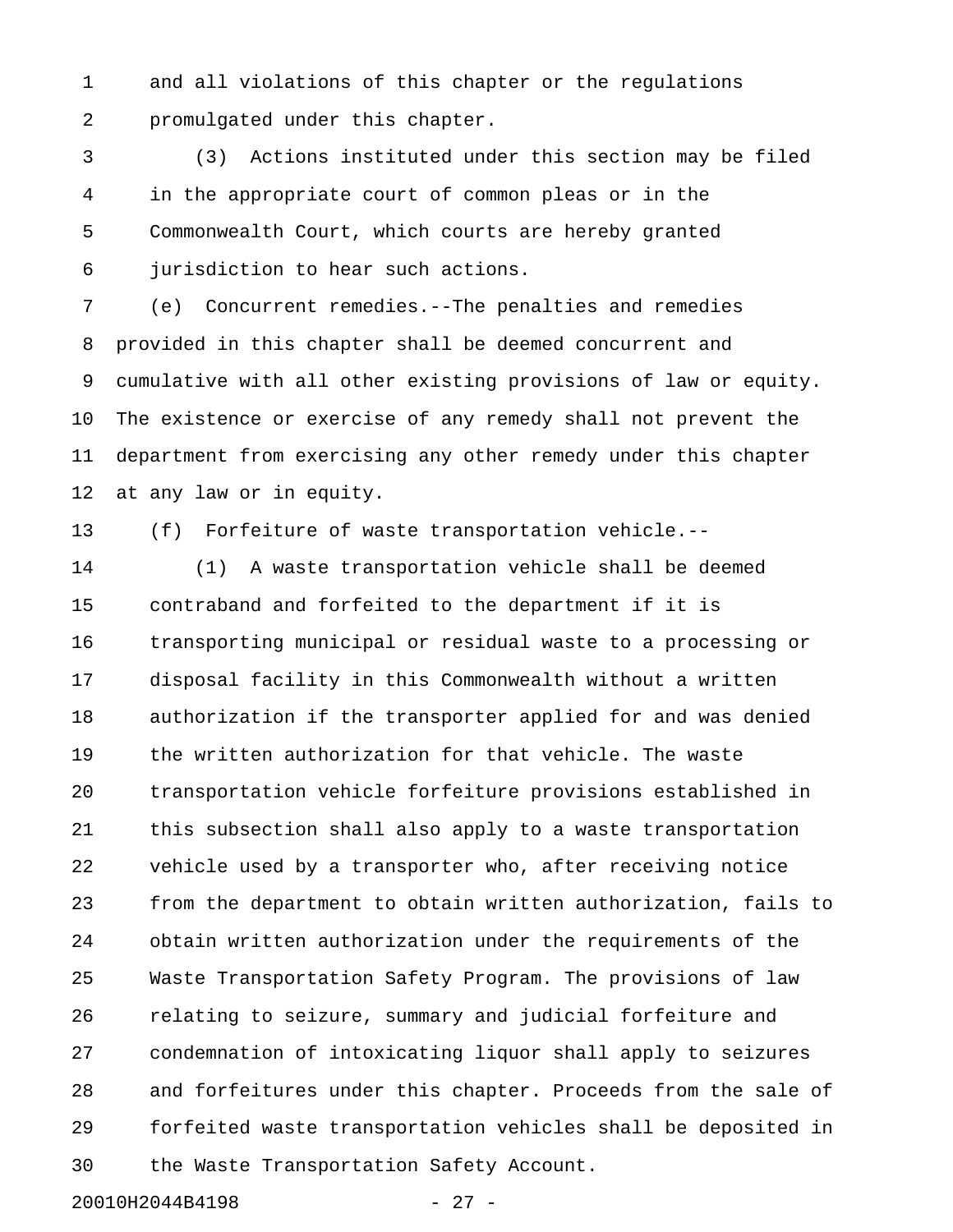1 (2) The owner of any vehicle or conveyance forfeited 2 under this chapter shall be responsible for any costs 3 incurred in properly disposing of waste in the vehicle or 4 conveyance. 5 (g) Disposition.--All fines and penalties collected under 6 this section shall be paid into the Waste Transportation Safety 7 Account. 8 § 6209. Construction of the chapter. 9 (a) Liberal construction.--This chapter shall be liberally 10 construed so as best to effectuate the goals and purposes of 11 this chapter. 12 (b) Pari materia.--This chapter shall be construed in pari 13 materia with the Solid Waste Management Act and 75 Pa.C.S. 14 (relating to vehicles). 15 CHAPTER 63 16 DISPOSAL FEE 17 Sec. 18 6301. Disposal fee for municipal waste landfills. 19 6302. Deposit of disposal fee. 20 6303. Surcharge. 21 6304. Sunset. 22 6305. Allocation for Environmental Stewardship Fund. 23 6306. Adjustments. 24 § 6301. Disposal fee for municipal waste landfills. 25 (a) Imposition.--Except as otherwise provided in subsection 26 (b), each operator of a municipal waste landfill shall pay, in 27 the same manner prescribed in Chapter 7 of the Municipal Waste 28 Planning, Recycling and Waste Reduction Act, a disposal fee of 29 \$4 per ton for all solid waste disposed of at the municipal 30 waste landfill. The fee established in this section shall apply

20010H2044B4198 - 28 -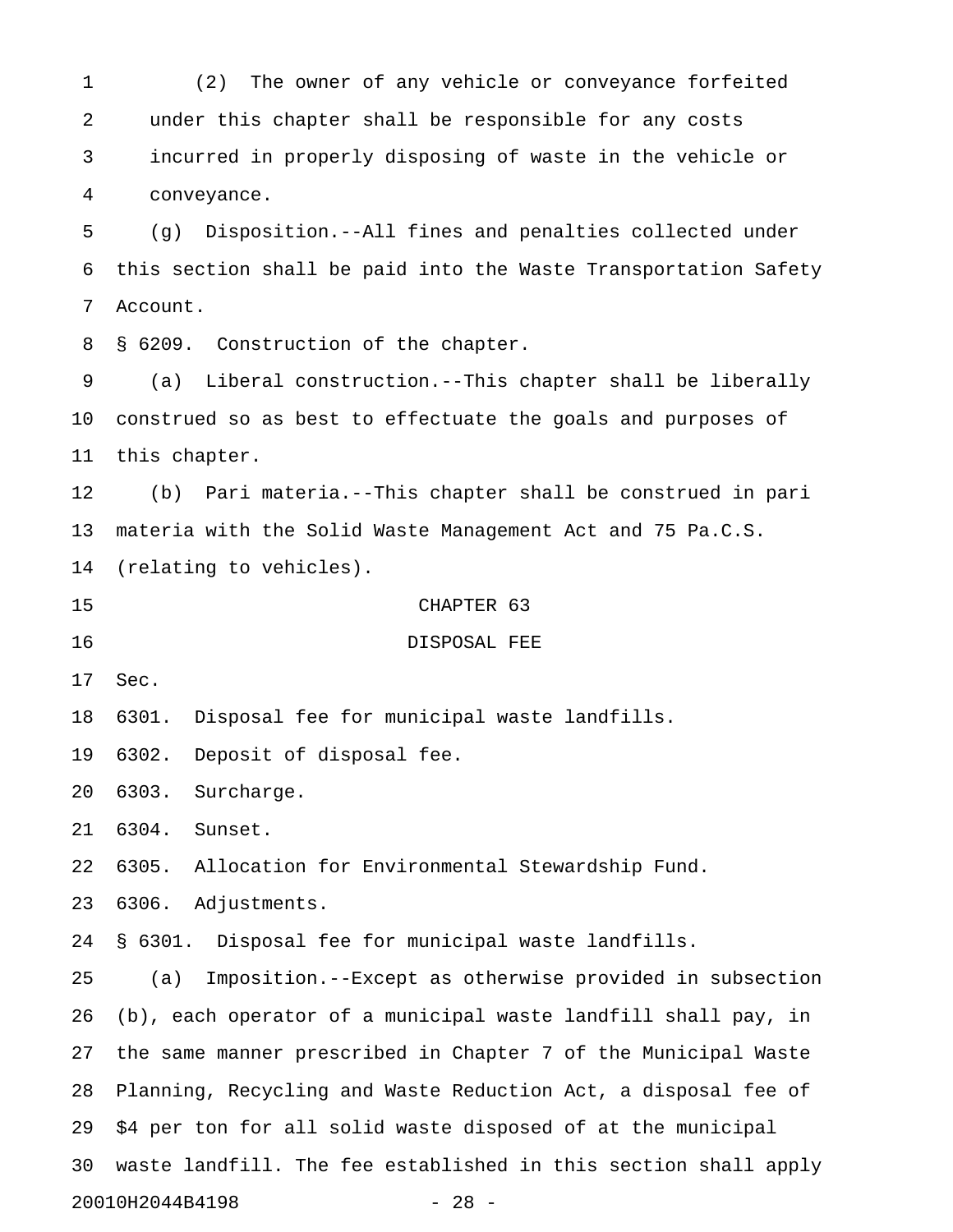1 to process residue and nonprocessible waste from a resource 2 recovery facility that is disposed of at the municipal waste 3 landfill and is in addition to the fee established in section 4 701 of the Municipal Waste Planning, Recycling and Waste 5 Reduction Act.

6 (b) Exceptions.--The fee established under this section 7 shall not apply to the following:

8 (1) Process residue and nonprocessible waste that is 9 permitted for beneficial use or for use as alternate daily 10 cover at a municipal waste landfill.

11 (2) Solid waste from a hazardous waste treatment 12 facility that is converted into nonhazardous waste and 13 disposed of at a municipal waste landfill.

14 § 6302. Deposit of disposal fee.

15 (1) For the fiscal year 2002-2003, fees received by the 16 department pursuant to section 6301 (relating to disposal fee 17 for municipal waste landfills) shall be paid into the State 18 Treasury as follows:

19 (i) The first \$50,000,000 in fees collected shall be 20 deposited into the Environmental Stewardship Fund 21 established in Chapter 61 (relating to environmental 22 stewardship and watershed protection).

23 (ii) Any fees collected thereafter shall be 24 deposited in the General Fund.

25 (2) For the fiscal year 2003-2004 and beyond, all fees 26 collected shall be deposited into the Environmental 27 Stewardship Fund established in Chapter 61 (relating to 28 environmental stewardship and watershed protection). 29 § 6303. Surcharge.

30 (a) Owners and operators.--The owner or operator of a 20010H2044B4198 - 29 -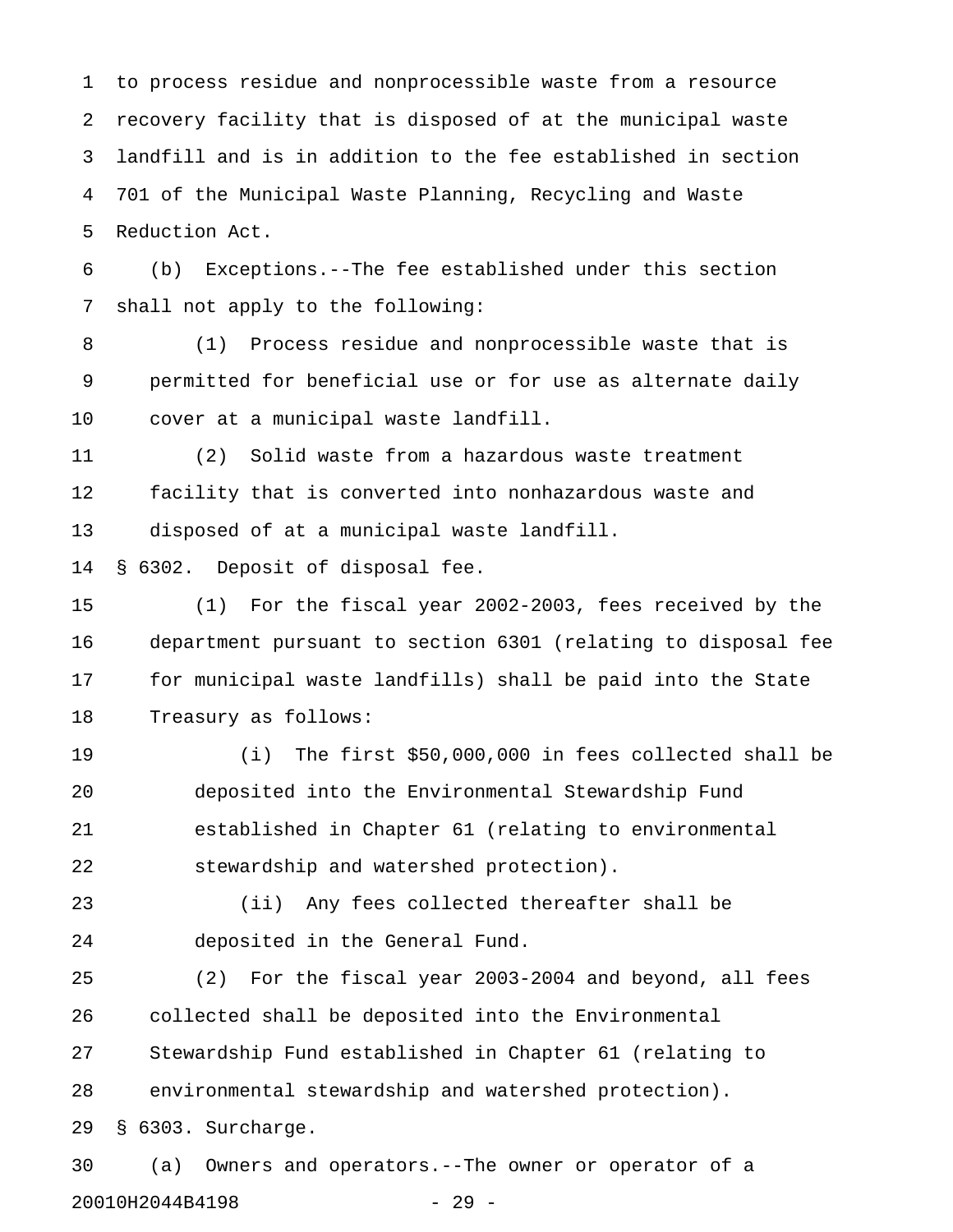1 municipal waste landfill which collects and remits the fee 2 established pursuant to section 6301 (relating to disposal fee 3 for municipal waste landfills) may pass through and collect the 4 fee from any person who delivered the waste to the municipal 5 waste landfill as a surcharge in accordance with section 705 of 6 the Municipal Waste Planning, Recycling and Waste Reduction Act 7 on any fee schedule established pursuant to law, ordinance, 8 resolution or contract for solid waste disposal operations at 9 the municipal waste landfill.

10 (b) Transporters and transfer stations.--The transporter or 11 transfer station that is charged a fee or surcharge pursuant to 12 section 6302 (relating to deposit of disposal fee) or subsection 13 (a) may pass through and obtain the fee from the generator of 14 such waste as a surcharge in accordance with section 705 of the 15 Municipal Waste Planning, Recycling and Waste Reduction Act on 16 any fee schedule established pursuant to law, ordinance, 17 resolution or contract for solid waste collection, transfer, 18 transport and delivery.

19 § 6304. Sunset.

20 No fee or surcharge shall be imposed under this chapter on 21 and after July 1, 2012.

22 § 6305. Allocation for Environmental Stewardship Fund. 23 For fiscal years 2002-2003 through 2006-2007, the department 24 shall utilize 10% of the money allocated annually to it under 25 section 6104(d) (relating to fund) to provide grants for safe 26 drinking water projects and wastewater treatment projects. 27 Grants under this section shall be made for the same purposes 28 and shall be subject to the same limitations as grants 29 authorized in section 6110 (relating to environmental 30 infrastructure grants to water and wastewater treatment 20010H2044B4198 - 30 -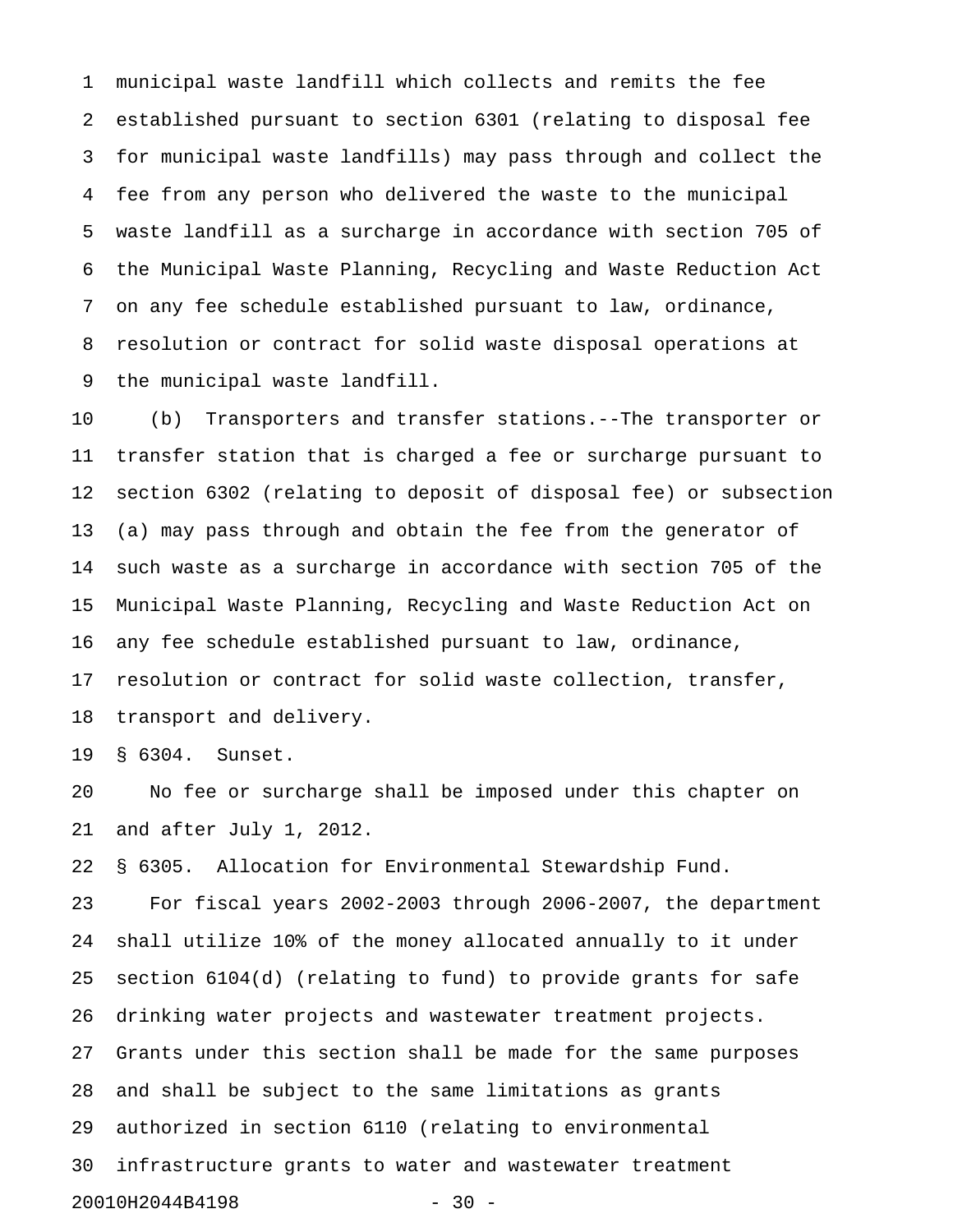1 facilities).

2 § 6306. Adjustments.

3 When the Governor's proposed budget for the upcoming fiscal 4 year, as submitted pursuant to section 12 of Article VIII of the 5 Constitution of Pennsylvania, contains a revision to the revenue 6 estimate for the current year of at least 3% less than the 7 official revenue estimate for the current year, the funds 8 deposited pursuant to section 6302(2) (relating to deposit of 9 disposal fee) may be adjusted by transferring or redirecting up 10 to 25% of these deposits to the General Fund.

11 Section 3. The act of April 2, 2002 (P.L.225, No.25), known 12 as the Environmental Laboratory Accreditation Act, is repealed. 13 Section 4. The addition of 27 Pa.C.S. Ch. 41 is a 14 continuation of the act of April 2, 2002 (P.L.225, No.25), known 15 as the Environmental Laboratory Accreditation Act. The following 16 apply:

17 (1) All actions taken under the Environmental Laboratory 18 Accreditation Act are valid under 27 Pa.C.S. Ch. 41.

19 (2) Orders and determinations, which were made under the 20 Environmental Laboratory Accreditation Act and which are in 21 effect on the effective date of section 2 of this act shall 22 remain valid until vacated or modified under 27 Pa.C.S. 23 Ch.41.

24 (3) Regulations which were promulgated under the 25 Environmental Laboratory Accreditation Act and which are in 26 effect on the effective date of section 2 of this act shall 27 remain valid until amended under 27 Pa.C.S. Ch. 41.

28 (4) Any difference in language between 27 Pa.C.S. Ch. 41 29 and the Environmental Laboratory Accreditation Act is 30 intended only to conform to the style of the Pennsylvania 20010H2044B4198 - 31 -